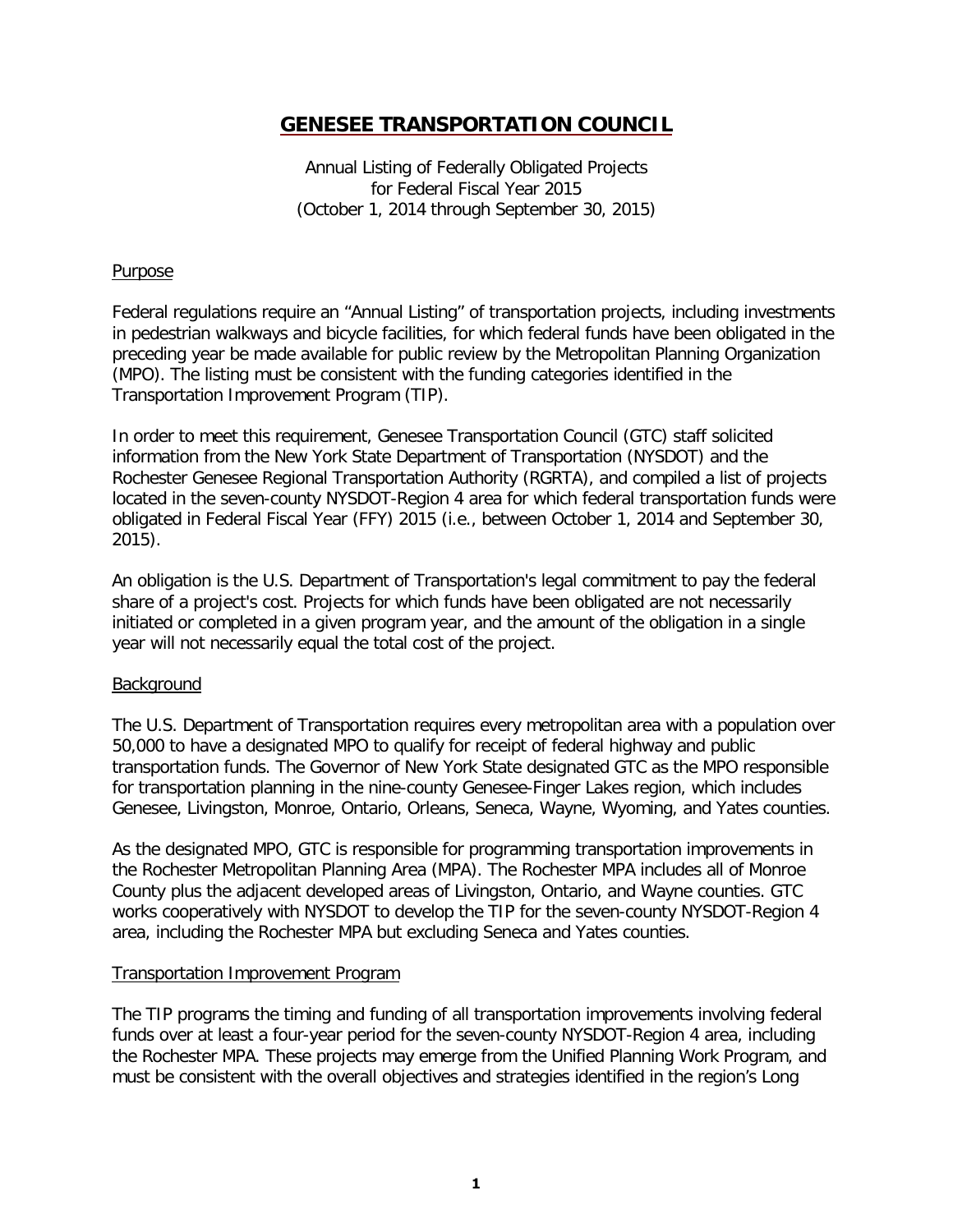Range Transportation Plan. The TIP can be viewed online at http://www.gtcmpo.org under "Documents".

To guide the TIP development process, GTC established a TIP Development Committee (TDC) comprised of representatives from the MPA counties (Livingston, Monroe, Ontario, and Wayne), the City of Rochester, Rochester Genesee Regional Transportation Authority (RGRTA), and NYSDOT. This Committee also meets regularly to assist GTC and NYSDOT in maintaining the TIP between updates, including review of substantive changes in projects that may require amending the adopted TIP. The Genesee/Finger Lakes Regional Planning Council serves as an advisory member to the TDC.

The key steps in the TIP development process are:

- Solicit project proposals
- Evaluate and rank proposals
- Develop preliminary program
- Conduct public review
- Develop final program
- Adoption by GTC Board

## Public Involvement

The GTC Public Participation Plan establishes specific requirements for public involvement in the development of the TIP. A draft is published for a minimum 30-day public review and is made available in public locations throughout the seven-county NYSDOT-Region 4 area, including the county planning offices, central repository libraries in the Rochester MPA counties, and offices of other public agencies affiliated with GTC. This public review document is also made available through the GTC website.

During the public review period, GTC sponsors at least three public meetings at locations across the Rochester MPA (i.e., City of Rochester, west side suburb, and east side suburb) that include a presentation on the TIP and identification of proposed projects. The purpose of these meetings is to receive verbal and written comments on the public review document. Written comments can also be submitted via fax, email, and regular mail throughout the public review period.

GTC staff provides a synopsis of verbal comments, copies of written comments, and a summary of comments by common project focus to the TDC and the GTC Planning Committee for consideration. If the Planning Committee deems any changes made in response to the public comments to be significant, it must approve a revised public review document that is available for a subsequent 10-day public review period. This public review document includes an explanation of what was changed from the initial public review document. Written public comments may be submitted via fax, email, and regular mail throughout the 10-day public review period.

After the 10-day public review period concludes, the GTC Planning Committee considers any additional public comment and recommends a final draft TIP for GTC Board consideration. The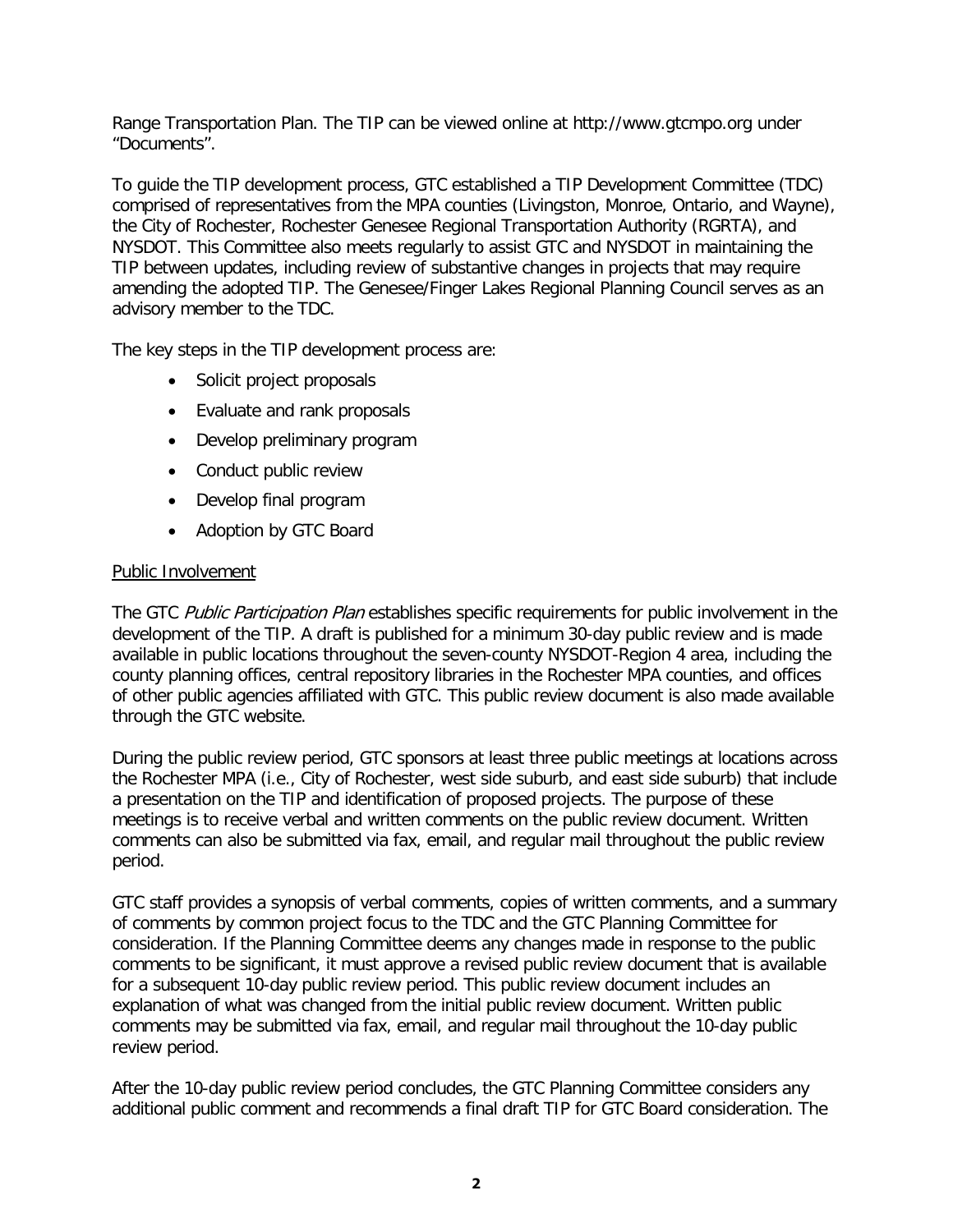GTC Board considers any public comments and adopts the TIP. All GTC Planning Committee and GTC Board meetings are open to the public.

This Annual Listing furthers the GTC commitment to public involvement by providing information regarding the implementation of projects that are programmed in the TIP.

## Annual Listing

The list of obligated projects is organized and presented in a manner consistent with the Transportation Improvement Program (TIP). For each project, the list includes:

- the identifier (TIP  $#$ ) that GTC uses to track projects;
- the identifier (Project Identification Number or PIN) that NYSDOT uses to track projects;
- the project name and description;
- the project sponsor;
- the project phases and amount of federal funds that were programmed by phase;
- the amount of federal funds that were obligated by phase prior to FFY 2015; and
- the amount of federal funds that were obligated by phase in FFY 2015.

The TIP identifies project costs and schedule by phase. These phases are:

- Scoping: This phase includes meetings with project developers and designers, local government representatives, and other involved parties. Decisions are made regarding specific elements that will be included in the project and the range of design alternatives that will be investigated.
- Preliminary Engineering: This phase includes basic engineering work on each alternative, traffic studies, environmental analyses, and other work specific to the project. Public outreach in accordance with state and federal requirements is used to gain community input on the project. A preferred alternative is selected to advance the project.
- Detailed Design: This phase includes detailed engineering work on the preferred alternative. This phase results in the plans and specifications that the construction contractor will work from.
- Right-of-Way Incidentals: This phase includes preparation work required prior to right-of-way acquisition.
- Right-of-Way Acquisition: This phase includes the acquisition of right-of-way (property) necessary to complete the project. Acquisition can be achieved through the purchase of property or an easement.
- Construction: This phase includes all work necessary to build the project.
- Construction Inspection: This phase includes ongoing inspection to ensure construction is performed properly and conforms to specifications.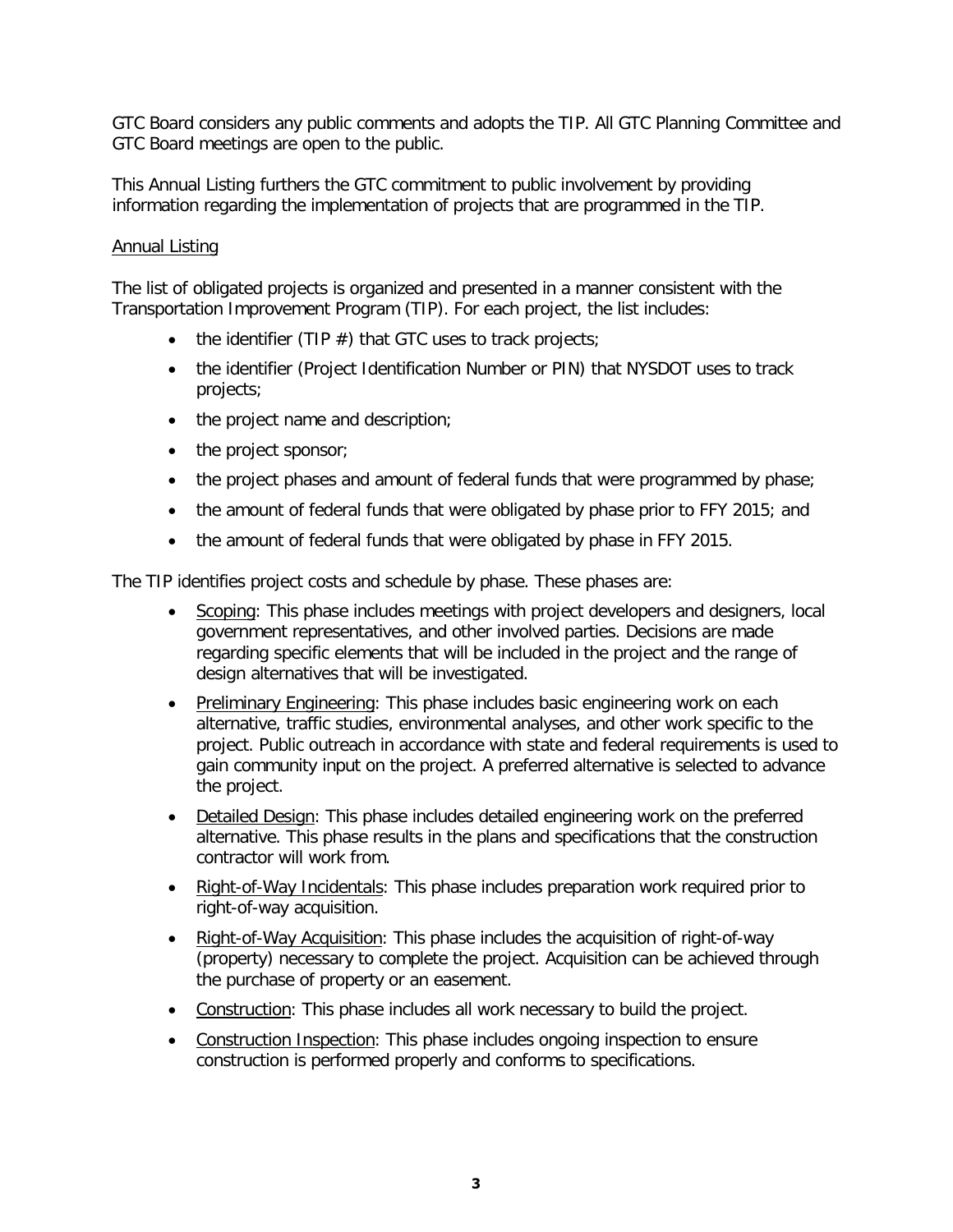• Other: This phase is usually associated with public transportation projects and involves the purchase and acquisition of vehicles and associated preventive maintenance, though in some cases, such as for station, parking, and maintenance/storage facilities, the construction of fixed or permanent facilities is undertaken.

This phase also includes funding for agency staff and/or contractors to perform work that supports the management and operation of the transportation system (e.g., bridge inspection, traffic center operations, etc.).

The attached table lists projects from the TIP in the seven-county NYSDOT-Region 4 area for which federal transportation funds were obligated in FFY 2015 and the corresponding phases of the project. Maps presenting the above mentioned projects are also provided.

This report is prepared by Genesee Transportation Council staff. For more information, please contact:

> Genesee Transportation Council 50 West Main Street, Suite 8112 Rochester, NY 14614

> > Phone: (585) 232-6240 Fax: (585) 262-3106 Email: tip@gtcmpo.org

## **GTC's Commitment to the Public**

The Genesee Transportation Council assures that no person shall, on the grounds of race, color, national origin, disability, age, gender, or income status, be excluded from participation in, be denied the benefits of, or be otherwise subjected to discrimination under any program or activity. GTC further assures every effort will be made to ensure nondiscrimination in all of its programs activities, whether those programs and activities are federally funded or not.

## **En Español**

El Consejo Genesee del Transporte asegura completa implementación del Título VI de la Ley de Derechos Civiles de 1964, que prohibe la discriminación por motivo de raza, color de piel, origen nacional edad, género, discapacidad, o estado de ingresos, en la provisión de beneficios y servicios que sean resultado de programas y actividades que reciban asistencia financiera federal.

Financial assistance for the preparation of this report was provided by the Federal Highway Administration and Federal Transit Administration. The Genesee Transportation Council is solely responsible for its content and the views and opinions expressed herein do not necessarily reflect the official views or policy of the U.S. Department of Transportation.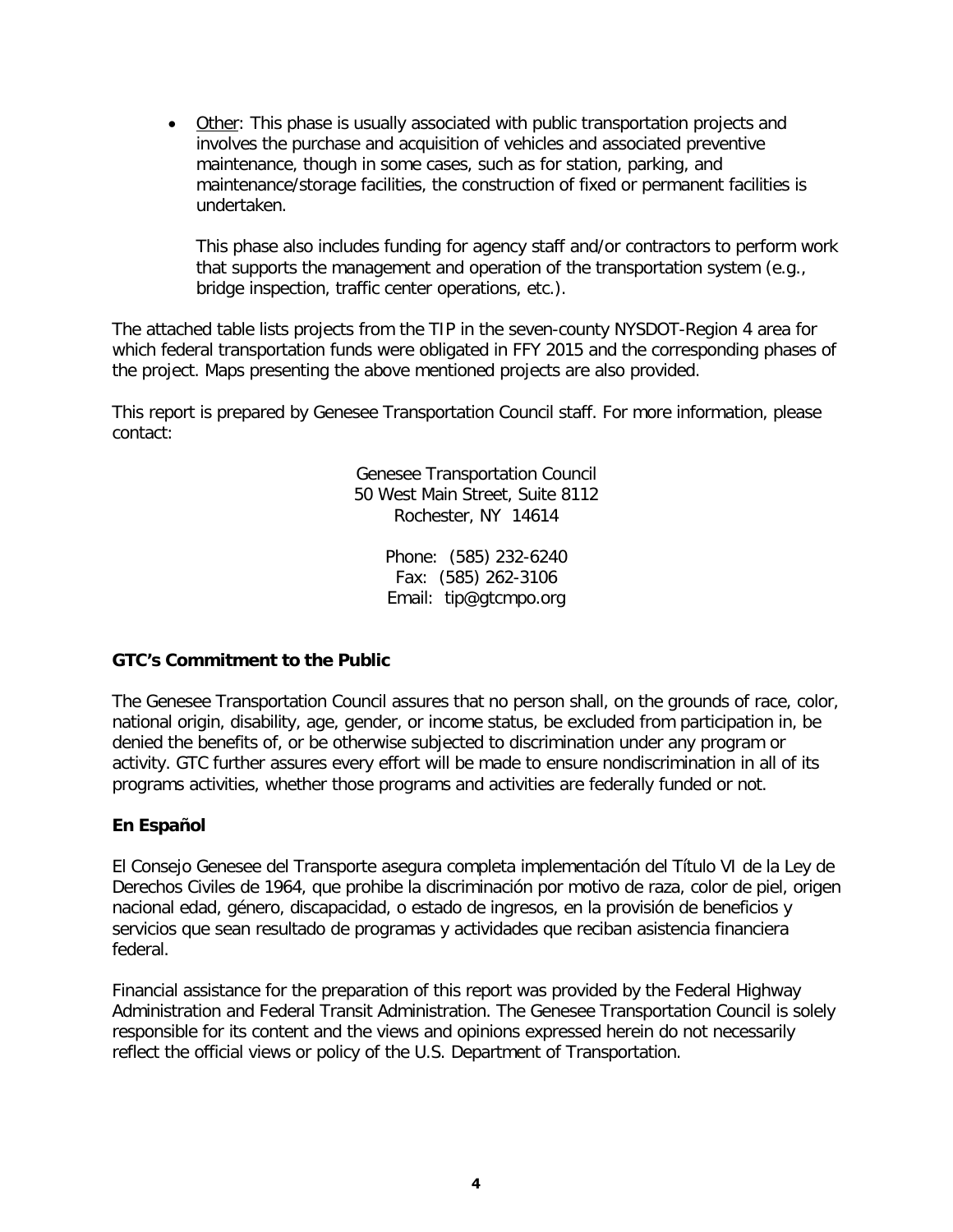| Project Identifiers     |        | Project Name:                                                                                                                                                                                                                                                                                                                                                                            | Project              | Phases Obligated in                        | Federal Funds             | Federal Funds                         | Federal Funds            | Map            | <b>Federal Funds</b> |
|-------------------------|--------|------------------------------------------------------------------------------------------------------------------------------------------------------------------------------------------------------------------------------------------------------------------------------------------------------------------------------------------------------------------------------------------|----------------------|--------------------------------------------|---------------------------|---------------------------------------|--------------------------|----------------|----------------------|
| TIP $#$                 | PIN    | Description                                                                                                                                                                                                                                                                                                                                                                              | Sponsor              | FFY 2014                                   | Programmed<br>in FFY 2015 | <b>Obligated Prior</b><br>to FFY 2015 | Obligated in FFY<br>2015 | ID             | Remaining            |
| <b>Highway Projects</b> |        | Projects principally located in Monroe County                                                                                                                                                                                                                                                                                                                                            |                      |                                            |                           |                                       |                          |                |                      |
| H93-40CMN1              | 449009 | Route I-490 Highway and Bridges:<br>Reconstruct an approximately 2.5-mile section of I-490 from Broad Street west to the Erie<br>Canal on its current alignment. Project will involve the extension of approximately 0.9<br>miles of acceleration/deceleration lanes to meet federal safety standards with no<br>additional travel lanes. Project will affect two existing interchanges. | <b>NYSDOT</b>        | Construction                               | \$0                       | \$0                                   | (\$2,646,000)            | $\overline{1}$ | \$0                  |
| H96-04-MN1              | 404611 | Route 252 (Jefferson Road) - Stage 2:                                                                                                                                                                                                                                                                                                                                                    | <b>NYSDOT</b>        | Detailed Design                            | \$0                       | \$0                                   | \$11,000                 | 2              | \$0                  |
|                         |        | Rehabilitate NYS Route 252 (Jefferson Rd.) from NYS Route 15 to Ridgeland Rd. in the<br>Town of Henrietta.                                                                                                                                                                                                                                                                               |                      | Preliminary Engineering<br>Detailed Design | \$0<br>\$0                | \$0<br>\$0                            | \$0<br>\$0               |                | \$0<br>\$0           |
| H98-03-MN1              | 475260 | Port of Rochester Access Improvements:                                                                                                                                                                                                                                                                                                                                                   | City of              | Detailed Design                            | \$0                       | \$0                                   | \$19,000                 | $\overline{3}$ | \$0                  |
|                         |        | Improve access in the vicinity of the Port of Rochester in Charlotte.                                                                                                                                                                                                                                                                                                                    | Rochester            | Construction                               | \$0                       | \$0                                   | \$95,000                 |                | \$0                  |
| H01-02-MN1              | 475346 | Janes Road:<br>Reconstruct Janes Road from Long Pond Road to Island Cottage Road in the Town of<br>Greece.                                                                                                                                                                                                                                                                               | Town of<br>Greece    | Detailed Design<br>Construction            | \$0<br>\$0                | \$115,000<br>\$2,519,000              | \$38,000<br>\$0          | $\overline{4}$ | \$0<br>\$0           |
| H01-10BMN1              | 439023 | I-390 Interchange Improvements @ Rt. 15 (Exit 16 Part 2):                                                                                                                                                                                                                                                                                                                                | <b>NYSDOT</b>        | <b>Detailed Design</b>                     | \$0                       | \$765,000                             | \$0                      | 5              | \$0                  |
|                         |        | Reconstruct I-390 at NYS Route 15 in the Town of Brighton.                                                                                                                                                                                                                                                                                                                               |                      | Construction                               | \$0                       | (\$844,000)                           | \$1,000,000              |                | \$0                  |
|                         |        |                                                                                                                                                                                                                                                                                                                                                                                          |                      | Construction Inspection                    | \$0                       | \$163,000                             | \$249,000                |                | \$0                  |
| H01-13-MN1              | 475307 | Mill Road:                                                                                                                                                                                                                                                                                                                                                                               | Town of              | Detailed Design                            | \$0                       | \$78,000                              | \$0                      | 6              | \$0                  |
|                         |        | Reconstruct Mill Road from Long Pond Road to North Avenue in the Town of Greece.                                                                                                                                                                                                                                                                                                         | Greece               | Construction                               | \$0                       | \$5,398,000                           | \$144,000                |                | \$0                  |
| H03-01-MN1              | 475359 | East Ridge Road Rehabilitation:                                                                                                                                                                                                                                                                                                                                                          | Monroe County        | Detailed Design                            | \$0                       | \$508,000                             | \$24,000                 | $\overline{7}$ | \$0                  |
|                         |        | Rehabilitate East Ridge Rd. from the Rochester City line to Culver Rd. in the Town of                                                                                                                                                                                                                                                                                                    |                      | Construction                               | \$0                       | \$8,610,000                           | \$0                      |                | \$0                  |
|                         |        | Irondequoit.                                                                                                                                                                                                                                                                                                                                                                             |                      | Construction Inspection                    | \$0                       | \$952,000                             | \$0                      |                | \$0                  |
| H03-35-MN1              | 449025 | I-490 and I-390 Interchange Pavement Rehab.:<br>Apply a thin pavement overlay on four legs of the interchange to extend th.e useful life of<br>the roadway                                                                                                                                                                                                                               | <b>NYSDOT</b>        | Construction                               | \$0                       | \$0                                   | (\$172,000)              | 8              | \$0                  |
| H03-37-MN1              | 459011 | Route 590 Reconstruction; Titus to SeaBreeze:                                                                                                                                                                                                                                                                                                                                            | <b>NYSDOT</b>        | Detailed Design                            | \$0                       | \$672,000                             | \$0                      | 9              | \$0                  |
|                         |        | Reconstruct an approximately 1.7 mile section of NYS Route 590 (four lane limited access                                                                                                                                                                                                                                                                                                 |                      | <b>ROW Acquistion</b>                      | \$0                       | \$178,000                             | \$0                      |                | \$0                  |
|                         |        | divided highway) from Titus Ave. north to its terminus at SeaBreeze (Culver Rd.) with no                                                                                                                                                                                                                                                                                                 |                      | Construction                               | \$0                       | \$8,428,000                           | \$0                      |                | \$0                  |
|                         |        | additional travel lanes. Roundabouts proposed at Titus Ave., Seneca Rd., Point Pleasant<br>Rd., and Durand Blvd.                                                                                                                                                                                                                                                                         |                      | Construction Inspection                    | \$0                       | \$0                                   | \$306,000                |                | \$0                  |
| H03-38-MN1              | 453107 | Route 531 Interchange at Rt. 31 and Rt. 36 - Reconstruction:                                                                                                                                                                                                                                                                                                                             | <b>NYSDOT</b>        | Detailed Design                            | \$467,500                 | \$0                                   | \$374,000                | 10             | \$0                  |
|                         |        | Reconstruct the Route 531 Interchange at NYS Rt. 31 and NYS Rt. 36, including safety                                                                                                                                                                                                                                                                                                     |                      | <b>ROW Incidentals</b>                     | \$0                       | \$0                                   | \$18,000                 |                | \$0                  |
|                         |        | improvements on Route 31 to east of Route 260.                                                                                                                                                                                                                                                                                                                                           |                      | <b>ROW Acquistion</b>                      | \$2,039,000               | \$0                                   | \$1,349,000              |                | \$0                  |
| H03-43-MN1              | 475413 | Jefferson Avenue, Ayrault Road to Route 31F:                                                                                                                                                                                                                                                                                                                                             | Monroe County        | <b>Detailed Design</b>                     | \$0                       | \$439,000                             | \$0                      | 11             | \$0                  |
|                         |        | Reconstruct Jefferson Ave. from Ayrault Rd. to NYS Route 31F in the Town of Perinton                                                                                                                                                                                                                                                                                                     |                      | Construction                               | \$0                       | \$0                                   | \$160,000                |                | \$0                  |
| H05-03-MN1              | 475378 | Lincoln Road Reconstruction:                                                                                                                                                                                                                                                                                                                                                             | Monroe County        | <b>ROW Incidentals</b>                     | \$0                       | \$268,000                             | \$0                      | 12             | \$0                  |
|                         |        | Reconstruct Lincoln Rd. from NYS Route 31F to Commercial St. in the Village of East                                                                                                                                                                                                                                                                                                      |                      | <b>ROW Acquistion</b>                      | \$0                       | \$0                                   | \$57,000                 |                | \$0                  |
|                         |        | Rochester and Town of Perinton                                                                                                                                                                                                                                                                                                                                                           |                      | Construction                               | \$0                       | \$2,668,000                           | \$0                      |                | \$0                  |
|                         |        |                                                                                                                                                                                                                                                                                                                                                                                          |                      | Construction Inspection                    | \$0                       | \$225,000                             | \$0                      |                | \$0                  |
| H05-06-MN1              | 475380 | O'Connor Road Realignment:                                                                                                                                                                                                                                                                                                                                                               | Town of              | <b>ROW Acquistion</b>                      | \$0                       | \$0                                   | (\$51,000)               | 13             | \$0                  |
|                         |        | Realign O'Connor Rd. to intersect NYS Route 31F opposite Jefferson Ave. in the Town of                                                                                                                                                                                                                                                                                                   | Perinton             | Construction                               | \$0                       | \$1,868,000                           | \$0                      |                | \$0                  |
| H05-07-MN1              | 475381 | Perinton.                                                                                                                                                                                                                                                                                                                                                                                |                      | Construction Inspection                    | \$0<br>\$0                | \$355,000                             | \$0<br>\$0               | 14             | \$0<br>\$0           |
|                         |        | Ridgeway Avenue Improvements:<br>Reconstruct Ridgeway Ave. from Ramona St. to Minder St. in the City of Rochester.                                                                                                                                                                                                                                                                       | City of<br>Rochester | Detailed Design<br>Construction            | \$6,524,573               | \$46,000<br>\$0                       | \$5,134,000              |                | \$0                  |
|                         |        |                                                                                                                                                                                                                                                                                                                                                                                          |                      | Construction Inspection                    | \$783,002                 | \$0                                   | \$712,000                |                | \$0                  |
| H05-19-MN1              | 475426 | Lyell Avenue Reconstruction:                                                                                                                                                                                                                                                                                                                                                             | Monroe County        | <b>ROW Acquistion</b>                      | \$0                       | \$0                                   | (\$30,000)               | - 15           | \$0                  |
|                         |        | Reconstruct Lyell Ave. from Union St. (NYS Route 259) to the Spencerport Village line in<br>the Village of Spencerport                                                                                                                                                                                                                                                                   |                      | Construction                               | \$0                       | \$2,067,000                           | (\$190,000)              |                | \$0                  |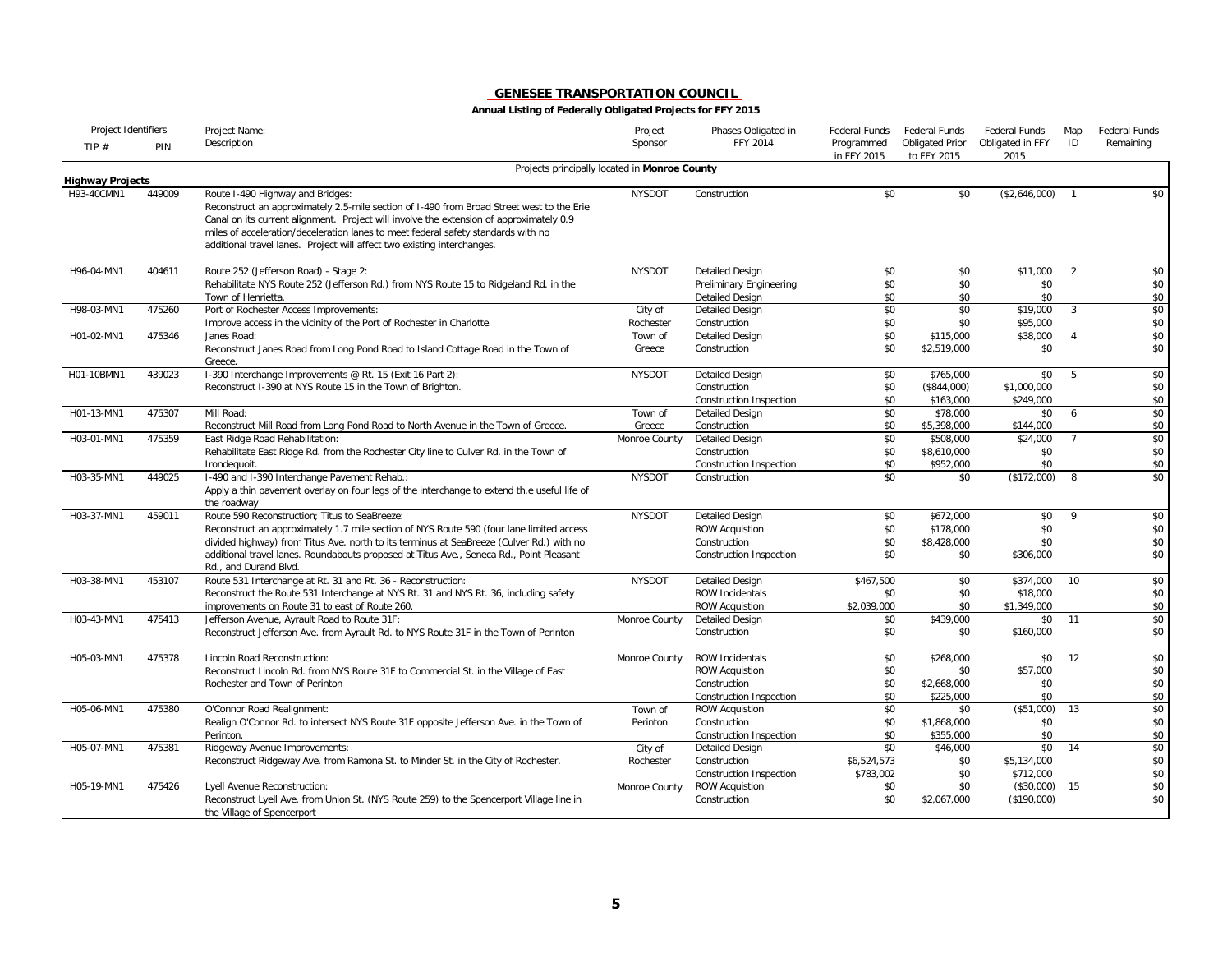| Project Identifiers |        | Project Name:                                                                                                                                                                       | Project         | Phases Obligated in            | <b>Federal Funds</b>      | <b>Federal Funds</b>           | Federal Funds            | Map | Federal Funds |
|---------------------|--------|-------------------------------------------------------------------------------------------------------------------------------------------------------------------------------------|-----------------|--------------------------------|---------------------------|--------------------------------|--------------------------|-----|---------------|
| TIP $#$             | PIN    | Description                                                                                                                                                                         | Sponsor         | FFY 2014                       | Programmed<br>in FFY 2015 | Obligated Prior<br>to FFY 2015 | Obligated in FFY<br>2015 | ID  | Remaining     |
| H05-20-MN1          | 475428 | Long Pond Road Reconstruction:                                                                                                                                                      | Monroe County   | <b>Detailed Design</b>         | \$0                       | \$20,000                       | \$33,000                 | 16  | \$0           |
|                     |        | Reconstruct Long Pond Rd. from Larkins Creek to the Lake Ontario State Parkway (LOSP)                                                                                               |                 | Construction                   | \$0                       | \$2,098,000                    | \$0                      |     | \$0           |
|                     |        | in the Town of Greece.                                                                                                                                                              |                 | Construction Inspection        | \$0                       | \$280,000                      | \$0                      |     | \$0           |
| H05-21-MN1          | 475425 | Erie Station Road Reconstruction:                                                                                                                                                   | Monroe County   | Construction                   | \$2,200,000               | \$0                            | \$710,000                | 17  | \$0           |
|                     |        | Reconstruct Erie Station Rd. from NYS Route 15 to Middle Rd. in the Town of Henrietta                                                                                               |                 | Construction Inspection        | \$348,000                 | \$0                            | \$171,000                |     | \$0           |
| H07-03-MN1          | 403302 | Rt. 33 (Buffalo Rd) Improvements from I-490 to Marway Circle:                                                                                                                       | <b>NYSDOT</b>   | <b>Detailed Design</b>         | \$0                       | \$307,000                      | (\$22,000)               | 18  | \$0           |
|                     |        | Rehabilitate NYS Route 33 (Buffalo Rd.) from I-490 to Marway Circle in the Town of                                                                                                  |                 | Construction                   | \$0                       | \$2,477,000                    | \$1,102,000              |     | \$0           |
|                     |        | Gates.                                                                                                                                                                              |                 | Construction Inspection        | \$0                       | \$371.000                      |                          |     | \$0           |
| H07-13-MN1          | 475471 | Monroe Conty Preventive Maintenance (2012):<br>Conduct preventive maintenance on four streets in Monroe County                                                                      | Monroe County   | Construction                   | \$0                       | \$0                            | (\$270,000)              | 19  | \$0           |
| H07-35-MN1          | 475457 | Crittenden Boulevard Preventive Maintenance:                                                                                                                                        | City of         | Preliminary Engineering        | \$0                       | \$17,000                       | \$0                      | 20  | \$0           |
|                     |        | Conduct preventive maintenance on Crittenden Blvd. from Kendrick Rd. to Mount Hope                                                                                                  | Rochester       | <b>Detailed Design</b>         | \$0                       | \$33,000                       | \$0                      |     | \$0           |
|                     |        | Ave. in the City of Rochester.                                                                                                                                                      |                 | Construction                   | \$743,387                 | \$0                            | \$591,000                |     | \$0           |
|                     |        |                                                                                                                                                                                     |                 | Construction Inspection        | \$119,112                 | \$0                            | \$118,000                |     | \$0           |
| H07-36-MN1          | 475458 | Downtown Two-Way Conversion Phase II:                                                                                                                                               | City of         | Construction                   | \$650,000                 | \$0                            | \$400,000                | 21  | \$0           |
|                     |        | Conduct preventive maintenance on S. Clinton Ave. from I-490 to E. Broad St. and<br>convert E. Broad St. to two-way from S. Clinton Ave. to South Ave. in the City of<br>Rochester. | Rochester       | Construction Inspection        | \$78,000                  | \$0                            | \$182,000                |     | \$0           |
| H07-67-MN1          | 475517 | Construction/Enhancement of Motts Lane:                                                                                                                                             | Town of         | Construction                   | \$0                       | \$98,000                       | (\$98,000)               | 22  | \$0           |
|                     |        | Extend Motts Lane approximately 500' to intersect with Penfield Rd. (Rt. 441) opposite<br>Liberty St. in the Town of Penfield                                                       | Penfield        |                                |                           |                                |                          |     |               |
| H07-69-MN1          | 480549 | Bridge Steel and Concrete Repairs on I-390, I-490, & I-590                                                                                                                          | <b>NYSDOT</b>   | Construction                   | \$0                       | \$0                            | (\$79,000)               |     | \$0           |
| H07-71-MN1          | 4SJF01 | Campus Loop Road Extension for St. John Fisher College:                                                                                                                             | St. John Fisher | Construction                   | \$0                       | \$0                            | (\$73,000)               | 23  | \$0           |
|                     |        | Extend an existing loop road on the campus of Saint John Fisher College in the Town of<br>Pittsford                                                                                 | College         |                                |                           |                                |                          |     |               |
| H11-40-MN1          | 403193 | Rt. 31 (Monroe Ave.) Safety Upgrade: Westfall Rd. to Clover St.:                                                                                                                    | <b>NYSDOT</b>   | Detailed Design                | \$0                       | \$0                            | (\$94,000)               | 24  | \$0           |
|                     |        | Conduct engineering activities to address safety issues on Route 31 (Monroe Ave.)                                                                                                   |                 | Construction                   | \$0                       | \$2,225,000                    | \$1,000,000              |     | \$0           |
|                     |        | between Westfall Rd. and Clover St. in the Town of Brighton.                                                                                                                        |                 | Construction Inspection        | \$0                       | \$234,000                      | \$0                      |     | \$0           |
| H11-44-MN1          | 475584 | Huffer Road Curve:                                                                                                                                                                  | Monroe County   | <b>Detailed Design</b>         | \$30,000                  | \$0                            | \$27,000                 | 25  | \$0           |
|                     |        | Address safety issues at the Huffer Road curve approximately 1,500 feet south of Lake                                                                                               |                 | <b>ROW Incidentals</b>         | \$0                       | \$12,000                       | \$0                      |     | \$0           |
|                     |        | Ontario State Parkway in the Town of Parma.                                                                                                                                         |                 | <b>ROW Acquistion</b>          | \$0                       | \$14,000                       | \$0                      |     | \$0           |
|                     |        |                                                                                                                                                                                     |                 | Construction                   | \$212,000                 | \$0                            | \$191,000                |     | \$0           |
|                     |        |                                                                                                                                                                                     |                 | Construction Inspection        | \$30.000                  | \$0                            | \$27,000                 |     | \$0           |
| H11-50-MN1          | 475590 | Monroe County Horizontal Curve Sign Upgrade:                                                                                                                                        | Monroe County   | <b>Detailed Design</b>         | \$30,000                  | \$0                            | \$27,000                 |     | \$0           |
|                     |        | Install and/or relocate warning signs for horizontal curves throughout Monroe County to                                                                                             |                 | Construction                   | \$0                       | \$0                            | (\$339,000)              |     | \$0           |
|                     |        | meet revised standards.                                                                                                                                                             |                 | <b>Construction Inspection</b> | \$0                       | \$0                            | \$9,000                  |     | \$0           |
| H14-03-MN1          | 440415 | Rt. 404 Intersection Improvements @ Five Mile Line Rd. & Hard Rd.:                                                                                                                  | <b>NYSDOT</b>   | Preliminary Engineering        | \$0                       | \$225,000                      | \$0                      | 26  | \$0           |
|                     |        | Reconstruct the intersections of Rt. 404 @ Five Mile Line Road and Rt. 404 @ Hard Road                                                                                              |                 | <b>Detailed Design</b>         | \$50,000                  | \$0                            | \$45,000                 |     | \$0           |
|                     |        | in the Town of Webster to improve safety.                                                                                                                                           |                 | <b>ROW Incidentals</b>         | \$64,000                  | \$0                            | \$58,000                 |     | \$0           |
|                     |        |                                                                                                                                                                                     |                 | <b>ROW Acquistion</b>          | \$722,222                 | \$0                            | \$612,000                |     | \$0           |
| H14-04-MN1          | 476043 | Ames St., Buffalo Rd., Main St., and West Ave. Preventive Maint.:                                                                                                                   | City of         | <b>Preliminary Engineering</b> | \$46,000                  | \$0                            | \$37,000                 | 27  | \$0           |
|                     |        | Conduct preventive maintenance activities on four road segments in the City of<br>Rochester.                                                                                        | Rochester       | Detailed Design                | \$69,656                  | \$0                            | \$56,000                 |     | \$0           |
| H14-05-MN1          | 476044 | City of Rochester Highway Preventive Maintenance Group # 5:                                                                                                                         | City of         | Preliminary Engineering        | \$63,000                  | \$0                            | \$50,000                 | 28  | \$0           |
|                     |        | Conduct preventive maintenance activities on three road segments in the City of<br>Rochester.                                                                                       | Rochester       | Detailed Design                | \$95,196                  | \$0                            | \$76,000                 |     | \$0           |
| H14-06-MN1          | 476045 | City of Rochester Highway Preventive Maintenance Group # 4:                                                                                                                         | City of         | Preliminary Engineering        | \$63,000                  | \$0                            | \$50,000                 | 29  | \$0           |
|                     |        | Conduct preventive maintenance activities on five road segments in the City of Rochester.                                                                                           | Rochester       | <b>Detailed Design</b>         | \$93,866                  | \$0                            | \$75,000                 |     | \$0           |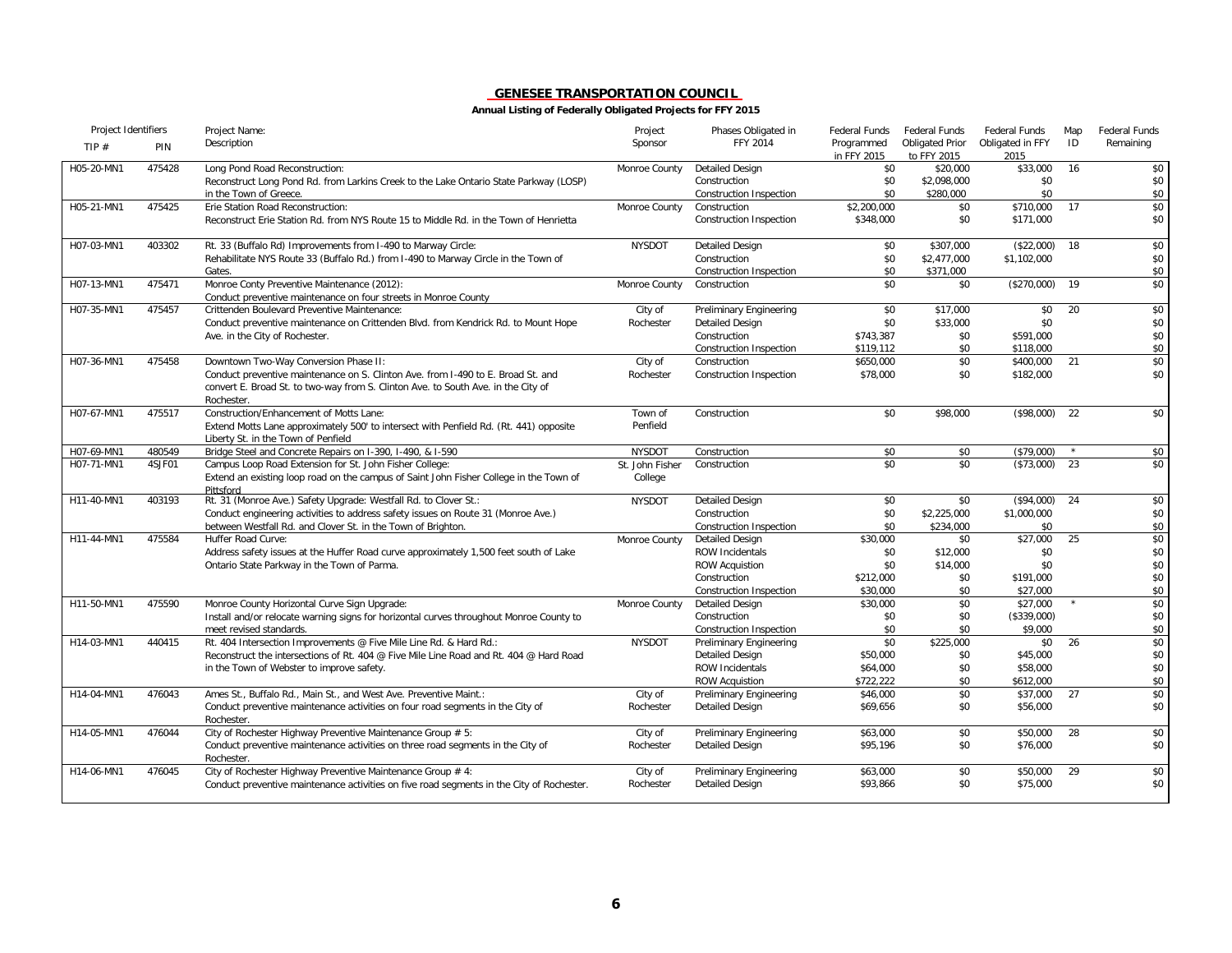| Project Identifiers |        | Project Name:                                                                                                                                                                                                             | Project       | Phases Obligated in            | Federal Funds             | <b>Federal Funds</b>           | <b>Federal Funds</b>     | Map | <b>Federal Funds</b> |
|---------------------|--------|---------------------------------------------------------------------------------------------------------------------------------------------------------------------------------------------------------------------------|---------------|--------------------------------|---------------------------|--------------------------------|--------------------------|-----|----------------------|
| TIP $#$             | PIN    | Description                                                                                                                                                                                                               | Sponsor       | FFY 2014                       | Programmed<br>in FFY 2015 | Obligated Prior<br>to FFY 2015 | Obligated in FFY<br>2015 | ID  | Remaining            |
| H14-08-MN1          | 476047 | City of Rochester Highway Preventive Maintenance Group # 1:                                                                                                                                                               | City of       | Preliminary Engineering        | \$0                       | \$55,000                       | \$0                      | 30  | \$0                  |
|                     |        | Conduct preventive maintenance activities on four road segments in the City of                                                                                                                                            | Rochester     | <b>Detailed Design</b>         | \$0                       | \$82,000                       | \$0                      |     | \$0                  |
|                     |        | Rochester.                                                                                                                                                                                                                |               | Construction                   | \$2,206,764               | \$0                            | \$1,310,000              |     | \$0                  |
|                     |        |                                                                                                                                                                                                                           |               | Construction Inspection        | \$376,214                 | \$0                            | \$577.000                |     | \$0                  |
| H14-09-MN1          | 476048 | City of Rochester Highway Preventive Maintenance Group # 2:                                                                                                                                                               | City of       | Detailed Design                | \$0                       | \$191,000                      | \$0                      | 31  | \$0                  |
|                     |        | Conduct preventive maintenance activities on six road segments in the City of Rochester.                                                                                                                                  | Rochester     | Construction                   | \$1,286,776               | \$0                            | \$1,029,000              |     | \$0                  |
|                     |        |                                                                                                                                                                                                                           |               | Construction Inspection        | \$301.769                 | \$0                            | \$242,000                |     | \$0                  |
| H14-10-MN1          | 476049 | Goodman St. and Clinton Ave. Preventive Maintenance:                                                                                                                                                                      | City of       | Preliminary Engineering        | \$47,000                  | \$0                            | \$38,000                 | 32  | \$0                  |
|                     |        | Conduct preventive maintenance activities on two road segments in the City of Rochester.                                                                                                                                  | Rochester     | <b>Detailed Design</b>         | \$69,985                  | \$0                            | \$56,000                 |     | \$0                  |
| H14-11-MN1          | 476050 | City of Rochester Highway Preventive Maintenance Group # 3:                                                                                                                                                               | City of       | <b>Preliminary Engineering</b> | \$0                       | \$76,000                       | \$76,000                 | 33  | \$0                  |
|                     |        | Conduct preventive maintenance activities on seven road segments in the City of<br>Rochester.                                                                                                                             | Rochester     | Detailed Design                | \$0                       | \$115,000                      | \$115,000                |     | \$0                  |
| H14-20-MN1          | 476056 | Monroe County Highway Preventive Maintenance #1:                                                                                                                                                                          | Monroe County | Scoping                        | \$0                       | \$4,000                        | \$0                      | 34  | \$0                  |
|                     |        | Conduct preventive maintenance activities on seven road segments in Monroe County.                                                                                                                                        |               | <b>Preliminary Engineering</b> | \$0                       | \$12,000                       | \$0                      |     | \$0                  |
|                     |        |                                                                                                                                                                                                                           |               | Detailed Design                | \$0                       | \$231,000                      | \$0                      |     | \$0                  |
|                     |        |                                                                                                                                                                                                                           |               | Construction                   | \$4,987,815               | \$0                            | \$3,012,000              |     | \$0                  |
|                     |        |                                                                                                                                                                                                                           |               | Construction Inspection        | \$457,305                 | \$0                            | \$350,000                |     | \$0                  |
| H14-21-MN1          | 476057 | Monroe County Highway Preventive Maintenance #2:                                                                                                                                                                          | Monroe County | Scoping                        | \$0                       | \$0                            | \$4,000                  | 35  | \$0                  |
|                     |        | Conduct preventive maintenance activities on eight road segments in Monroe County.                                                                                                                                        |               | Preliminary Engineering        | \$0                       | \$0                            | \$260,000                |     | \$0                  |
| H14-22-MN1          | 476058 | Monroe County Highway Preventive Maintenance #3:                                                                                                                                                                          | Monroe County | Scoping                        | \$0                       | \$3,000                        | \$0                      | 36  | \$0                  |
|                     |        | Conduct preventive maintenance activities on four road segments in Monroe County.                                                                                                                                         |               | Preliminary Engineering        | \$0                       | \$14,000                       | \$0                      |     | \$0                  |
|                     |        |                                                                                                                                                                                                                           |               | <b>Detailed Design</b>         | \$202,065                 | \$0                            | \$162,000                |     | \$0                  |
| H14-23-MN1          | 476059 | Monroe County Highway Preventive Maintenance #4:                                                                                                                                                                          | Monroe County | <b>Preliminary Engineering</b> | \$0                       | \$22,000                       | \$0                      | 37  | \$0                  |
|                     |        | Conduct preventive maintenance activities on five road segments in Monroe County.                                                                                                                                         |               | <b>Detailed Design</b>         | \$132,938                 | \$0                            | \$106,000                |     | \$0                  |
| H14-26-MN1          | 440416 | Village of Webster Pavement Preventive Maint. (Rts. 404 & 250):                                                                                                                                                           | <b>NYSDOT</b> | Preliminary Engineering        | \$0                       | \$32,000                       | \$31,000                 | 38  | \$0                  |
|                     |        | Conduct preventive maintenance activities on Route 404 and Route 250 within the Village                                                                                                                                   |               | <b>Detailed Design</b>         | \$39,235                  | \$0                            | \$0                      |     | \$0                  |
|                     |        | of Webster.                                                                                                                                                                                                               |               | Construction                   | \$2,986,309               | \$0                            | \$2,325,000              |     | \$0                  |
|                     |        |                                                                                                                                                                                                                           |               | Construction Inspection        | \$451,987                 | \$0                            | \$267.000                |     | \$0                  |
| H14-28-MN1          | 439059 | I-390 Interchange Improvements @ Exit 16:                                                                                                                                                                                 | <b>NYSDOT</b> | Detailed Design                | \$2,598,361               | \$856,000                      | \$0                      | 39  | \$0                  |
|                     |        | Replace the Route 15A bridge over Erie Canal and reconfigure the I-390 northbound Exit                                                                                                                                    |               | Construction                   | \$32,242,281              | \$0                            | \$27,685,000             |     | \$0                  |
|                     |        | 16 ramps and lanes connecting to Route 15A in the Town of Brighton.                                                                                                                                                       |               | Construction Inspection        | \$1,723,890               | \$0                            | \$2,769,000              |     | \$0                  |
| H14-48-MN1          | 444111 | Route 441 Prev. Maint. & I-490 Prev. Maint.:                                                                                                                                                                              | <b>NYSDOT</b> | Construction                   | \$5,500,000               | \$0                            | \$4,271,000              | 40  | \$0                  |
|                     |        | Conduct preventive maintenance on Rt. 441 from Linden Oaks to Old Penfield Rd. in the<br>Towns of Brighton, Pittsford & Penfield and conduct preventive maintenance on I-490<br>between Bushnell's Basin and the Thruway. |               | Construction Inspection        | \$450,000                 | \$0                            | \$452,000                |     | \$0                  |
| H14-54-MN1          | 438312 | Route 383 (Rt. 252 to City Line) Preventive Maintenance:                                                                                                                                                                  | <b>NYSDOT</b> | Preliminary Engineering        | \$0                       | \$64,000                       | \$0                      | 41  | \$0                  |
|                     |        | Conduct preventive maintenance on Route 383 from the RR crossing north of Route 252                                                                                                                                       |               | Construction                   | \$2,038,000               | \$0                            | \$1,763,000              |     | \$0                  |
|                     |        | to the Rochester City Line in the Town of Chili.                                                                                                                                                                          |               | Construction Inspection        | \$122,000                 | \$0                            | \$209,000                |     | \$0                  |
|                     |        |                                                                                                                                                                                                                           |               | Other                          | \$0                       | \$0                            | \$15,000                 |     | \$0                  |
| H14-55-MN1          | 459019 | I-590 (I-390 to Highland Ave.) Preventive Maintenance:                                                                                                                                                                    | <b>NYSDOT</b> | <b>Preliminary Engineering</b> | \$0                       | \$160,000                      | \$0                      | 42  | \$0                  |
|                     |        | Install a section of high-friction asphalt on the I-490 EB ramp to Route 590 NB. Conduct                                                                                                                                  |               | Construction                   | \$8,199,944               | \$0                            | \$8,928,000              |     | \$0                  |
|                     |        | element-specific preventive maint. on eleven bridges and pavement preventive maint. on<br>I-590 from I-390 to Highland Ave. in Brighton.                                                                                  |               | Construction Inspection        | \$1,127,626               | \$0                            | \$893,000                |     | \$0                  |
| H14-58-MN1          | 476088 | Elmwood Ave. @ Lac de Ville Blvd Intersection Improvement:                                                                                                                                                                | Monroe County | Scoping                        | \$5,000                   | \$0                            | \$5,000                  | 43  | \$0                  |
|                     |        | Reconstruct the intersection of Elmwood Ave, and Lac de Ville Blyd, in the Town of                                                                                                                                        |               | Preliminary Engineering        | \$55,000                  | \$0                            | \$50,000                 |     | \$0                  |
|                     |        | Brighton. Add left turn lanes and a traffic signal to mitigate left turn and right angle                                                                                                                                  |               | <b>Detailed Design</b>         | \$75,000                  | \$0                            | \$68,000                 |     | \$0                  |
|                     |        | collisions.                                                                                                                                                                                                               |               | <b>ROW Incidentals</b>         | \$40,000                  | \$0                            | \$72,000                 |     | \$0                  |
|                     |        |                                                                                                                                                                                                                           |               | <b>ROW Acquistion</b>          | \$40,000                  | \$0                            | \$0                      |     | \$0                  |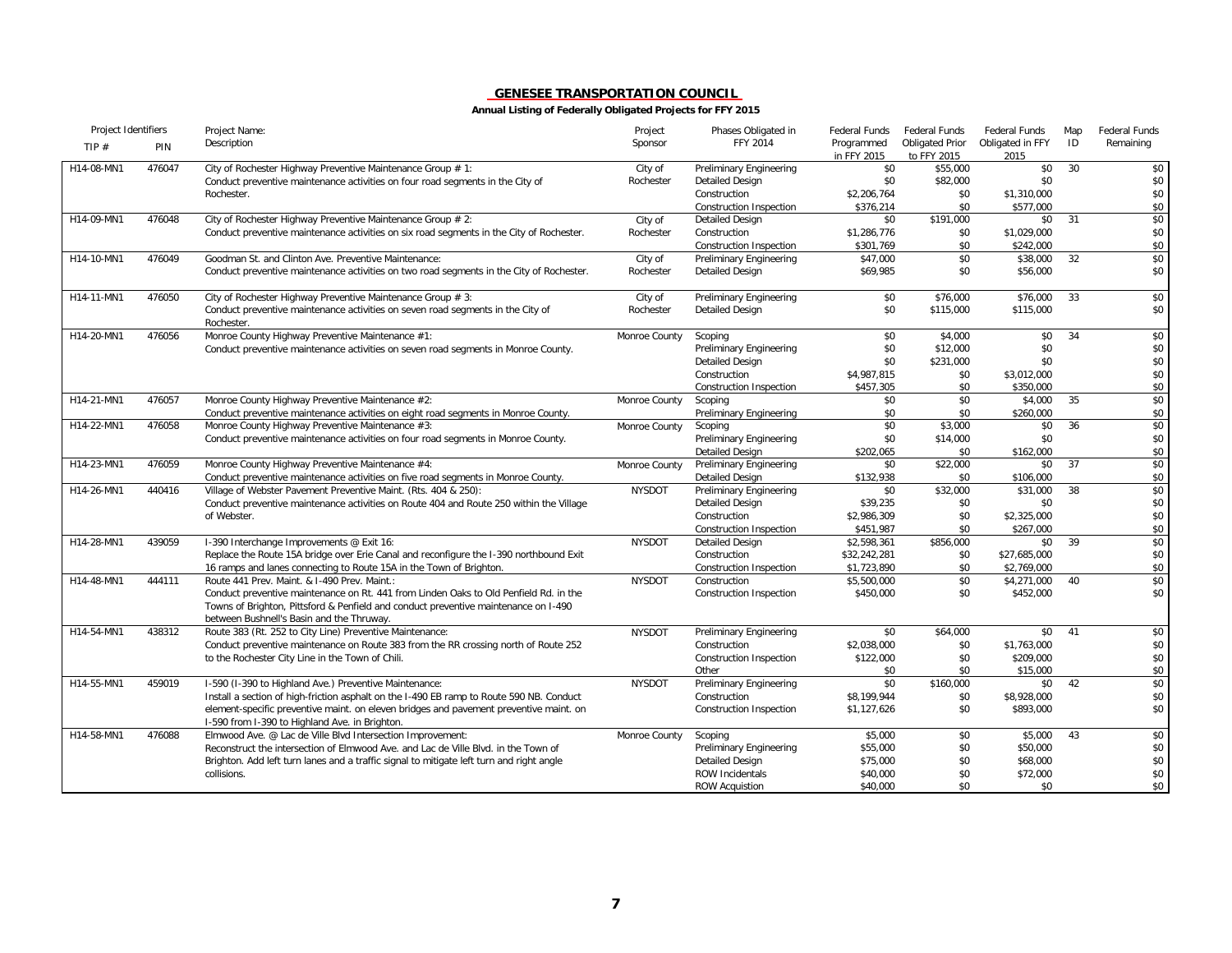| Project Identifiers    |        | Project Name:                                                                                                                                                                                                                                                                       | Project              | Phases Obligated in                                                                                     | <b>Federal Funds</b>                             | <b>Federal Funds</b>                            | Federal Funds                                      | Map | Federal Funds                   |
|------------------------|--------|-------------------------------------------------------------------------------------------------------------------------------------------------------------------------------------------------------------------------------------------------------------------------------------|----------------------|---------------------------------------------------------------------------------------------------------|--------------------------------------------------|-------------------------------------------------|----------------------------------------------------|-----|---------------------------------|
| TIP $#$                | PIN    | Description                                                                                                                                                                                                                                                                         | Sponsor              | FFY 2014                                                                                                | Programmed<br>in FFY 2015                        | Obligated Prior<br>to FFY 2015                  | Obligated in FFY<br>2015                           | ID  | Remaining                       |
| H14-61-MN1             | 444112 | Route 441 and I-490 Concrete Repairs:<br>Repair concrete sections of Route 441 from Linden Oaks to Old Penfield Rd and I-490<br>from Bushnell's Basin to the Thruway in the Towns of Penfiled, Brighton, Pittsford,<br>Perinton, and Victor.                                        | <b>NYSDOT</b>        | <b>Preliminary Engineering</b><br><b>Detailed Design</b>                                                | \$140,000<br>\$0                                 | \$0<br>\$0                                      | \$112,000<br>\$80,000                              | 44  | \$0<br>\$0                      |
| H14-62-MN1             | 425209 | Route 252 at John St./BHTL Intersection Safety Improvements:<br>Add safety improvements to the intersection of Route 252 (Jefferson Rd.) and John<br>Street/Brighton Henrietta Town Line Road in the Town of Henrietta.                                                             | <b>NYSDOT</b>        | <b>Preliminary Engineering</b>                                                                          | \$85,000                                         | \$0                                             | \$77,000                                           | 45  | \$0                             |
| H14-63-MN1             | 494730 | Lake Ontario State Parkway Prev. Maint. (Rt. 390 to O'Rorke Bridge):<br>Conduct preventive maintenance on the Lake Ontario State Parkway from Rt. 390 to the<br>O'Rorke Bridge in the Town of Greece and the City of Rochester.                                                     | <b>NYSDOT</b>        | Preliminary Engineering<br>Construction<br>Construction Inspection                                      | \$60,000<br>\$3,426,000<br>\$200,000             | \$0<br>\$0                                      | \$48,000<br>\$3,028,000<br>\$162,000               | 46  | \$0<br>\$0<br>\$0               |
| H14-64-MN1             | 410483 | Route 104 Preventive Maintenance (Rt. 390 to Kodak Park Bridge):<br>Conduct preventive maintenance on Route 104 from Rt. 390 to the Kodak Park Bridge in<br>the Town of Greece.                                                                                                     | <b>NYSDOT</b>        | Preliminary Engineering<br><b>Detailed Design</b><br>Construction<br>Construction Inspection            | \$52,500<br>\$50,000<br>\$2,770,000<br>\$122,500 | \$0<br>\$0<br>\$0<br>\$0                        | \$28,000<br>\$0<br>\$1,574,000<br>\$98,000         | 47  | \$0<br>\$0<br>\$0<br>\$0        |
| <b>Bridge Projects</b> |        |                                                                                                                                                                                                                                                                                     |                      |                                                                                                         |                                                  |                                                 |                                                    |     |                                 |
| B93-14-MN1             | 475187 | <b>Broad Street Tunnel:</b><br>Rehabilitate an approximately .845 mile section of the Broad St. Tunnel/Bridge from<br>Brown St. to Exchange Blvd. Portions of the tunnel will be abandoned and filled in.<br>Surface roadway will be reconstructed with no additional travel lanes. | City of<br>Rochester | Construction                                                                                            | \$0                                              | \$0                                             | (\$4,634,000)                                      | 48  | \$0                             |
| B99-22-MN1             | 475286 | Broad Street Bridge & Tunnel Preventive Maintenance:<br>Repair and enhance the Broad Street bridge over the Genesee River and the Broad St.<br>Tunnel East Approach/Aqueduct in the City of Rochester and construct streetscape<br>improvements.                                    | City of<br>Rochester | Preliminary Engineering<br><b>Detailed Design</b><br>Construction<br>Construction Inspection            | \$0<br>\$0<br>\$2,825,933<br>\$504,237           | \$325,000<br>\$208,000<br>\$0<br>\$0            | \$101,000<br>\$207,000<br>\$2,036,000<br>\$169,000 | 49  | \$0<br>\$0<br>\$0<br>\$0        |
| B03-02-MN1             | 4940T5 | Inner Loop Bridge over Brown's Raceway:<br>Conduct element-specific preventive maintenance on the Inner Loop bridge over Brown's<br>Raceway in the City of Rochester.                                                                                                               | <b>NYSDOT</b>        | Construction<br>Construction Inspection                                                                 | \$0<br>\$0                                       | \$3,995,000<br>\$280,000                        | \$704,000<br>(\$190,000)                           | 50  | \$0<br>\$0                      |
| B07-14-MN1             | 475489 | Hill Road Bridge over Brockport Creek:<br>Replace the Hill Rd. bridge over Brockport Creek in the Town of Parma                                                                                                                                                                     | Town of Parma        | Construction                                                                                            | \$0                                              | \$0                                             | (\$303,000)                                        | 51  | \$0                             |
| B07-17-MN1             | 475487 | Corwin Road Bridge Preventive Maintenance:<br>Conduct element-specific preventive maintenance on the Corwin Rd. bridge over Grass<br>Creek in the Town of Brighton                                                                                                                  | Town of<br>Brighton  | Construction                                                                                            | \$0                                              | \$0                                             | (\$58,000)                                         | 52  | \$0                             |
| B11-08-MN1             | 410443 | Rt. 104 Bridge over Irondequoit Bay Preventive Maintenance:<br>Conduct element-specific maintenance on the Rt. 104 Bridge over Irondequoit Bay                                                                                                                                      | <b>NYSDOT</b>        | Construction Inspection                                                                                 | \$0                                              | \$230,000                                       | \$900,000                                          | 53  | \$0                             |
| B11-09-MN1             | 449033 | I-490 Bridge over Marsh Road:<br>Replace the I-490 Bridge over Marsh Road in the Town of Pittsford.                                                                                                                                                                                 | <b>NYSDOT</b>        | Construction<br>Construction Inspection                                                                 | \$4,530,000<br>\$750,000                         | \$0<br>\$0                                      | \$4,153,000<br>\$675,000                           | 54  | \$0<br>\$0                      |
| B11-15-MN1             | 475526 | Monroe County Bridge Preventive Maintenance Projects:<br>Conduct element-specific preventive maintenance on four bridges in Monroe County.                                                                                                                                          | Monroe County        | Construction<br>Construction Inspection                                                                 | \$0<br>\$0                                       | \$1,516,000<br>\$154,000                        | (\$186,000)<br>\$0                                 | 55  | \$0<br>\$0                      |
| B11-41-MN1             | 475553 | Sibley Road over Honeoye Creek:<br>Rehabilitate the Sibley Road bridge over Honeoye Creek in the Town of Mendon.                                                                                                                                                                    | Monroe County        | Scoping<br>Preliminary Engineering<br><b>Detailed Design</b><br>Construction<br>Construction Inspection | \$0<br>\$0<br>\$0<br>\$685,958<br>\$96,034       | \$5,000<br>\$137,000<br>\$146,000<br>\$0<br>\$0 | \$0<br>\$0<br>\$0<br>\$450,000<br>\$110,000        | 56  | \$0<br>\$0<br>\$0<br>\$0<br>\$0 |
| B11-45-MN1             | 494710 | Rt. 947A (LOSP) Bridge over Salmon Creek:<br>Replace the Rt. 947A (Lake Ontario State Parkway) bridge over Salmon Creek in the<br>Town of Greece.                                                                                                                                   | <b>NYSDOT</b>        | Construction                                                                                            | \$0                                              | \$0                                             | \$514,000                                          | 57  | \$0                             |
| B11-60-MN1             | 475560 | City of Rochester 2013 Bridge Preventive Maintenance:<br>Conduct element-specific preventive maintenance of two bridges in the City of Rochester                                                                                                                                    | City of<br>Rochester | Construction<br>Construction Inspection                                                                 | \$0<br>\$0                                       | \$445.000<br>\$80,000                           | \$10,000<br>\$0                                    | 58  | \$0<br>\$0                      |
| B11-72-MN1             | 459017 | Route 590 and Route 104 Bridge Repairs:<br>Conduct element-specific bridge preventive maintenance on 9 bridges                                                                                                                                                                      | <b>NYSDOT</b>        | <b>Detailed Design</b><br>Construction                                                                  | \$0<br>\$0                                       | \$211,000<br>\$0                                | \$0<br>\$800,000                                   | 59  | \$0<br>\$0                      |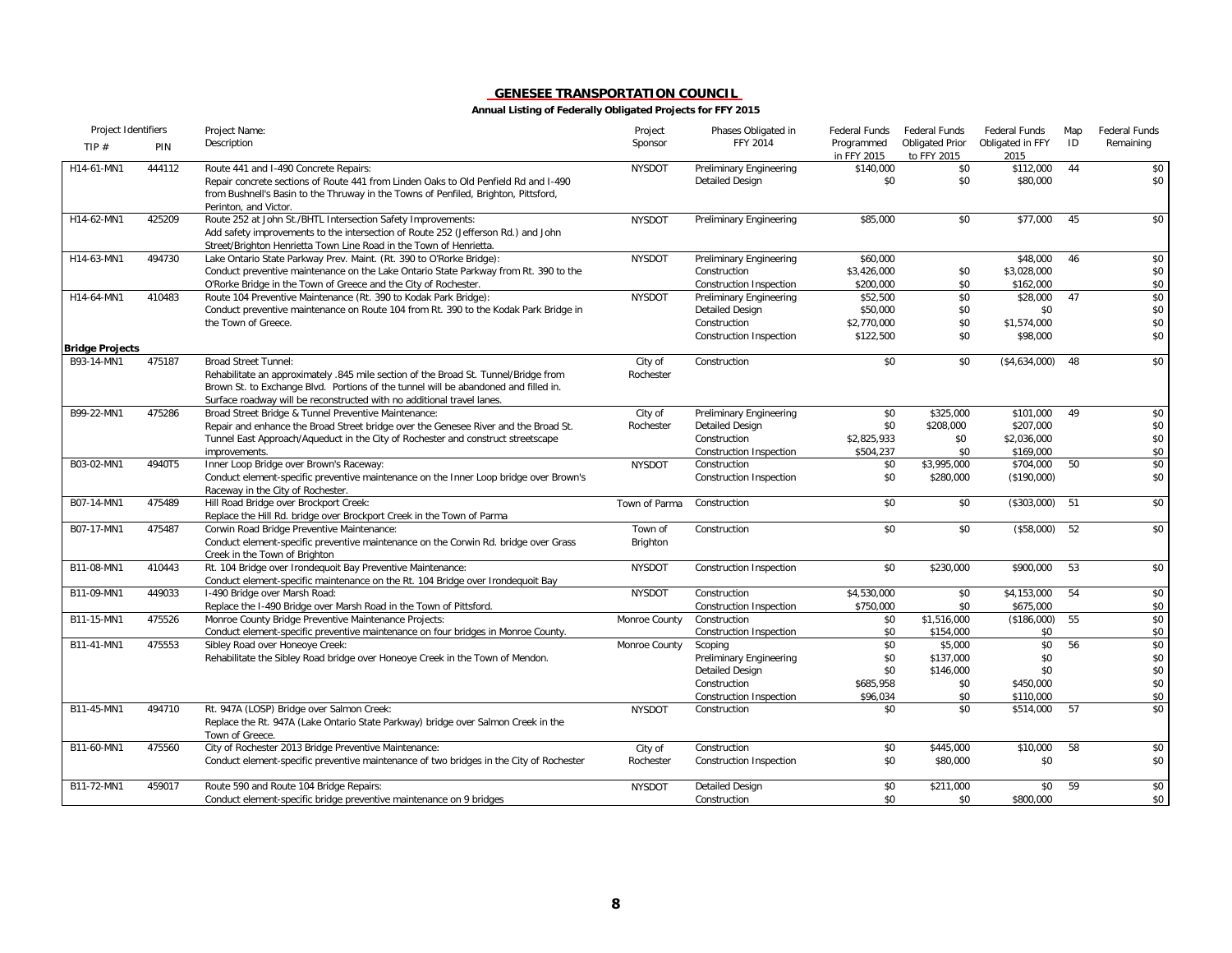| Project Identifiers                      |        | Project Name:                                                                                                                                                                                                                           | Project       | Phases Obligated in     | <b>Federal Funds</b>      | Federal Funds                         | Federal Funds            | Map     | Federal Funds |
|------------------------------------------|--------|-----------------------------------------------------------------------------------------------------------------------------------------------------------------------------------------------------------------------------------------|---------------|-------------------------|---------------------------|---------------------------------------|--------------------------|---------|---------------|
| TIP $#$                                  | PIN    | Description                                                                                                                                                                                                                             | Sponsor       | FFY 2014                | Programmed<br>in FFY 2015 | <b>Obligated Prior</b><br>to FFY 2015 | Obligated in FFY<br>2015 | ID      | Remaining     |
| B14-01-MN1                               | 480635 | NYSDOT Bridge Painting MbC (West Side, 2015):                                                                                                                                                                                           | <b>NYSDOT</b> | Construction            | \$0                       | \$1,851,000                           | (\$259,000)              | 60      | \$0           |
|                                          |        | Address deficient paint on 7 bridges along the I-490 and Rt. 390 corridors on the west<br>side of Monroe County.                                                                                                                        |               | Construction Inspection | \$0                       | \$637,000                             | $(*446,000)$             |         | \$0           |
| B14-02-MN1                               | 480634 | Route 104 Irondequoit and Webster Bridge Painting (FFY 2016):                                                                                                                                                                           | <b>NYSDOT</b> | Construction            | \$0                       | \$2,597,000                           | (\$1,038,000)            | 61      | \$0           |
|                                          |        | Address deficient paint on 27 bridges along the Route 104 corridor in the Towns of<br>Irondequoit and Webster.                                                                                                                          |               | Construction Inspection | \$0                       | \$338,000                             | (\$151,000)              |         | \$0           |
| B14-03-MN1                               | 480636 | NYSDOT Bridge Preventive Maintenance @ 7 locations (FFY 2016):                                                                                                                                                                          | <b>NYSDOT</b> | Preliminary Engineering | \$0                       | \$66,000                              | \$0                      | 62      | \$0           |
|                                          |        | Conduct element-specific preventive maintenance on seven bridges throughout the<br>region.                                                                                                                                              |               | <b>Detailed Design</b>  | \$85,080                  | \$0                                   | \$68,000                 |         | \$0           |
| B14-05-MN1                               | 480639 | NYSDOT Bridge Joint Repair at 12 locations in Monroe County:                                                                                                                                                                            | <b>NYSDOT</b> | Scoping                 | \$0                       | \$33,000                              | \$0                      | 63      | \$0           |
|                                          |        | Repair joints on twelve bridges throughout the region.                                                                                                                                                                                  |               | Preliminary Engineering | \$0                       | \$182,000                             | \$0                      |         | \$0           |
|                                          |        |                                                                                                                                                                                                                                         |               | <b>Detailed Design</b>  | \$148.890                 | \$0                                   | \$119,000                |         | \$0           |
| B14-12-MN1                               | 476066 | North Greece Road Bridge over Larkin Creek Minor Rehabilitation:                                                                                                                                                                        | Monroe County | Detailed Design         | \$20,000                  | \$38,000                              | \$16,000                 | 64      | \$0           |
|                                          |        | Conduct element-specific preventive maintenance on the North Greece Road bridge over Larkin                                                                                                                                             |               | Construction            | \$619,845                 | \$0                                   | \$496,000                |         | \$0           |
|                                          |        |                                                                                                                                                                                                                                         |               | Construction Inspection | \$70.191                  | \$0                                   | \$56,000                 |         | \$0           |
| B14-14-MN1                               | 476067 | Driving Park Avenue Bridge Preventive Maintenance:                                                                                                                                                                                      | City of       | Construction            | \$4,500,000               | \$0                                   | \$2,500,000              | 65      | \$0           |
|                                          |        | Conduct element-specific preventive maintenance on the Driving Park Avenue bridge over<br>Genesee River in the City of Rochester.                                                                                                       | Rochester     | Construction Inspection | \$650,000                 | \$0                                   | \$304,000                |         | \$0           |
| B14-16-MN1                               | 476070 | Bowerman Road Bridge over Oatka Creek Minor Rehabilitation:                                                                                                                                                                             | Monroe County | Scoping                 | \$18,000                  | \$0                                   | \$14,000                 | 66      | \$0           |
|                                          |        | Conduct element-specific preventive maintenance on the Bowerman Road bridge over                                                                                                                                                        |               | Preliminary Engineering | \$88,000                  | \$0                                   | \$71,000                 |         | \$0           |
|                                          |        | Oatka Creek in the Town of Wheatland.                                                                                                                                                                                                   |               | <b>Detailed Design</b>  | \$71,000                  | \$0                                   | \$56,000                 |         | \$0           |
| B14-20-MN1                               | 494006 | Lift Bridge Rehabilitation of Rt. 250 & Rt. 259 over the Erie Canal:<br>Rehabilitate the lift bridges carrying Rt. 250 over the Erie Canal in the Village of Fairport<br>and Rt. 259 over the Erie Canal in the Village of Spencerport. | <b>NYSDOT</b> | Preliminary Engineering | \$0                       | \$826,000                             | \$0                      | 67      | \$0           |
| <b>Other Projects</b>                    |        |                                                                                                                                                                                                                                         |               |                         |                           |                                       |                          |         |               |
| O03-01-MN1                               | 41TS10 | Highway Emergency Local Patrol (HELP) Program:<br>Continue the Highway Emergency Local Patrol (HELP) service on highways in the<br>Rochester TMA.                                                                                       | <b>NYSDOT</b> | Other                   | \$720,000                 | \$362,000                             | \$415,000                |         | \$0           |
| <b>Public Transportation Projects</b>    |        |                                                                                                                                                                                                                                         |               |                         |                           |                                       |                          |         |               |
| T11-02-MN1                               | 482183 | Replace 10 RTS Monroe Buses (2014):<br>Replace 10 RTS Monroe Buses.                                                                                                                                                                     | <b>RGRTA</b>  | Other                   | \$1,875,000               | \$0                                   | \$1,162,548              |         | \$0           |
| T11-07-MN1                               | 482186 | Preventive Maintenance - RTS & Lift Line for FFY 2014:<br>Conduct preventive maintenance on vehicles operated by RTS and Lift Line.                                                                                                     | <b>RGRTA</b>  | Other                   | \$0                       | \$0                                   | \$5,129,599              | $\star$ | \$0           |
| T14-09-MN1                               | 482234 | Replace 6 Lift Line Buses FFY 2014:<br>Replace six Lift Line buses that have reached the end of their useful service life.                                                                                                              | <b>RGRTA</b>  | Other                   | \$0                       | \$0                                   | \$338,230                |         | \$0           |
| T14-11-MN14                              | 482235 | RGRTA Associated Transportation Improvements for FFY 2014:                                                                                                                                                                              | <b>RGRTA</b>  | Other                   | \$0                       | \$0                                   | \$498,242                |         | \$0           |
|                                          |        | Provide amenities such as shelters, signs, and real-time information to RTS customers.                                                                                                                                                  |               |                         |                           |                                       |                          |         |               |
| T14-19-MN1                               | 482074 | Lift Line Facility Improvements:                                                                                                                                                                                                        | <b>RGRTA</b>  | Other                   | \$0                       | \$0                                   | \$305,757                | 68      | \$0           |
|                                          |        | Upgrade or replace major building systems on the Lift Line campus, including the                                                                                                                                                        |               |                         |                           |                                       |                          |         |               |
|                                          |        | construction of a new building to support transit operations.                                                                                                                                                                           |               |                         |                           |                                       |                          |         |               |
| T14-20-MN1                               | 482086 | Lift Line Customer Scheduling Online Portal:<br>Acquire and install software to allow Lift Line customers to scheduled rides online.                                                                                                    | <b>RGRTA</b>  | Other                   | \$0                       | \$0                                   | \$82,116                 |         | \$0           |
| <b>Bicycle &amp; Pedestrian Projects</b> |        |                                                                                                                                                                                                                                         |               |                         |                           |                                       |                          |         |               |
| N05-06-MN1                               | 476034 | RS&E Hikeway/Bikeway Erie Canal Crossing:                                                                                                                                                                                               | Town of       | Construction            | \$0                       | \$0                                   | \$5,000                  | 69      | \$0           |
|                                          |        | Construct a 250 foot pedestrian bridge over the Erie Canal and realign Cobbs Lane to<br>provide trail connections.                                                                                                                      | Perinton      |                         |                           |                                       |                          |         |               |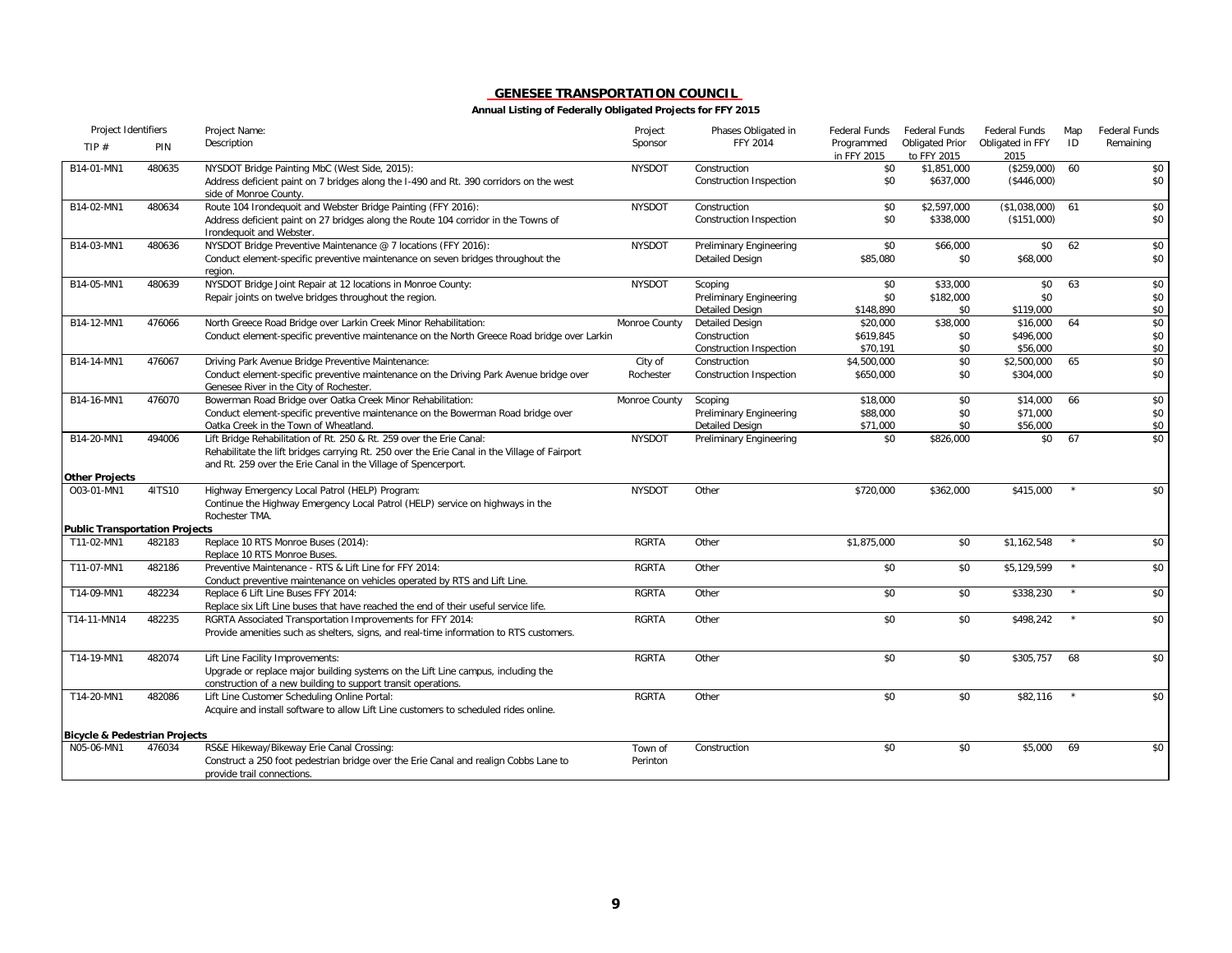| Project Identifiers                   |        | Project Name:                                                                                                                                                                                                                                                                                                                                                                                                                                                                                                                                                                                             | Project              | Phases Obligated in                                          | <b>Federal Funds</b>             | Federal Funds                         | Federal Funds                    | Map        | Federal Funds     |
|---------------------------------------|--------|-----------------------------------------------------------------------------------------------------------------------------------------------------------------------------------------------------------------------------------------------------------------------------------------------------------------------------------------------------------------------------------------------------------------------------------------------------------------------------------------------------------------------------------------------------------------------------------------------------------|----------------------|--------------------------------------------------------------|----------------------------------|---------------------------------------|----------------------------------|------------|-------------------|
| TIP $#$                               | PIN    | Description                                                                                                                                                                                                                                                                                                                                                                                                                                                                                                                                                                                               | Sponsor              | <b>FFY 2014</b>                                              | Programmed<br>in FFY 2015        | <b>Obligated Prior</b><br>to FFY 2015 | Obligated in FFY<br>2015         | ID         | Remaining         |
| N07-09-MN1                            | 475518 | Rochester Safe Routes to School Program:<br>Implement infrastructure improvements at ten locations throughout the city limits.<br>Improvements may include: intersection re-alignment; traffic calming measures that may<br>include raised crosswalks and/or bulbouts that will shorten the distance to cross the<br>street; upgrading school zone signs to be fluorescent yellow green in color; and adding<br>vehicle speed feedback signs at high traffic school locations. Upgrade adult crossing<br>guard equipment. Provide educational materials and implement an awareness & outreach<br>program. | City of<br>Rochester | Construction<br>Construction Inspection                      | \$0<br>\$0                       | \$0<br>\$0                            | (\$41,000)<br>(\$42,000)         | $^{\star}$ | \$0<br>\$0        |
| N11-07-MN1                            | 475582 | Monroe County Countdown Pedestrian Indication Program:<br>Replace existing pedestrian signals with pedestrian countdown timers at 366 intersections<br>in Monroe County                                                                                                                                                                                                                                                                                                                                                                                                                                   | Monroe County        | <b>Detailed Design</b>                                       | \$0                              | \$0                                   | (\$79,000)                       |            | \$0               |
| N14-02-MN1                            | 476080 | Elmwood Avenue/Collegetown Cycle Track:<br>Construct a physically-separated two-way cycle track within the Elmwood Avenue corridor<br>from the Genesee River to Mount Hope Ave.                                                                                                                                                                                                                                                                                                                                                                                                                           | City of<br>Rochester | Preliminary Engineering<br><b>Detailed Design</b>            | \$0<br>\$89,000                  | \$60,000<br>\$0                       | \$0<br>\$60,000                  | 70         | \$0<br>\$0        |
| N14-06-MN1                            | 475591 | Main St. Streetscape & Pedestrian Wayfinding Enhancement Project:<br>Replace sidewalks and install new street trees & planters, bike racks, benches, trash<br>receptacles, and a new pedestrian wayfinding system along Main Street in the City of<br>Rochester.                                                                                                                                                                                                                                                                                                                                          | City of<br>Rochester | Preliminary Engineering                                      | \$116,000                        | \$0                                   | \$93,000                         |            | \$0               |
| N14-07-MN1                            | 475592 | Monroe County Accessible Pedestrian Signal Device Installation:<br>Install accessible pedestrian signal devices for 208 Crosswalks in Monroe County.                                                                                                                                                                                                                                                                                                                                                                                                                                                      | Monroe County        | Preliminary Engineering                                      | \$9,000                          | \$0                                   | \$7,000                          | $\star$    | \$0               |
| N14-09-MN1                            | 475594 | North Avenue Connector Project:<br>Install pedestrian and bicycle improvements along North Ave. from Ridge Rd. to Orchard<br>St. in the Village of Webster.                                                                                                                                                                                                                                                                                                                                                                                                                                               | V. of Webster        | Preliminary Engineering<br>ROW Incidentals                   | \$70,000<br>\$5,000              | \$0<br>\$0                            | \$56,000<br>\$4,000              | 71         | \$0<br>\$0        |
| <b>ITS Projects</b>                   |        |                                                                                                                                                                                                                                                                                                                                                                                                                                                                                                                                                                                                           |                      |                                                              |                                  |                                       |                                  |            |                   |
| 194-07-MN1                            | 482109 | Rochester/Monroe County Traffic Control Center:<br>Annual operating cost of the Rochester/Monroe County Traffic Control Center.<br>Rehabilitate and improve the Regional Traffic Operations Center facility to preserve its<br>integrity and accommodate future expansion of operations within the building. (Includes                                                                                                                                                                                                                                                                                    | Monroe County        | Scoping<br>Other                                             | \$26,588<br>\$1,550,000          | \$0<br>\$0                            | \$0<br>\$483,000                 | 72         | \$0<br>\$0        |
| 103-03-MN1                            | 475374 | Port of Rochester Security / ITS Project:<br>Design, purchase, and install computers and communication lines to enhance security<br>and traveler information at the Port of Rochester                                                                                                                                                                                                                                                                                                                                                                                                                     | City of<br>Rochester | <b>Detailed Design</b>                                       | \$0                              | \$0                                   | \$18,000                         | 73         | \$0               |
| I14-02-MN1                            | 4ITS23 | Monroe Co. Camera Deployment & ITS Integration Stage 5:<br>Deploy a system of cameras and other ITS devices along key arterials in Monroe County.                                                                                                                                                                                                                                                                                                                                                                                                                                                         | Monroe County        | Detailed Design                                              | \$73,000                         | \$34,000                              | \$58,000                         | $\star$    | \$0               |
| I14-03-MN1                            | 41TS25 | Upgrade of the Rochester/Monroe County ITS:<br>Upgrade Itelligent Transportation System field instrumentation in areas of the City of<br>Rochester and Monroe County.                                                                                                                                                                                                                                                                                                                                                                                                                                     | Monroe County        | Scoping<br>Preliminary Engineering<br><b>Detailed Design</b> | \$5,000<br>\$15,000<br>\$35,000  | \$0<br>\$0<br>\$0                     | \$4,000<br>\$40,000<br>\$0       |            | \$0<br>\$0<br>\$0 |
|                                       |        | Projects principally located in Livingston County (inside MPA)                                                                                                                                                                                                                                                                                                                                                                                                                                                                                                                                            |                      |                                                              |                                  |                                       |                                  |            |                   |
| <b>Highway Projects</b><br>H14-33-LV1 | 493377 | Jones Lane Railroad Crossing:<br>Install a new automatic grade crossing warning system at the LA&L rail crossing of Jones<br>Lane in the Town of Avon.                                                                                                                                                                                                                                                                                                                                                                                                                                                    | <b>NYSDOT</b>        | Preliminary Engineering<br>Construction                      | \$20,000<br>\$176,000            | \$0<br>\$0                            | \$18,000<br>\$158,000            | 74         | \$0<br>\$0        |
|                                       |        | Projects principally located in Livingston County (outside MPA)                                                                                                                                                                                                                                                                                                                                                                                                                                                                                                                                           |                      |                                                              |                                  |                                       |                                  |            |                   |
| <b>Highway Projects</b><br>H14-56-LV2 | 406350 | Route 63 (Wyoming Co. Line to Rt. 408) Preventive Maintenance:                                                                                                                                                                                                                                                                                                                                                                                                                                                                                                                                            | <b>NYSDOT</b>        | Detailed Design                                              | \$100,000                        | \$0                                   | \$80,000                         | 75         | \$0               |
|                                       |        | Conduct preventive maintenance on Route 63 from the Wyoming County Line to Route<br>408 in the Towns of York, Geneseo, and Groveland and the Village of Geneseo.                                                                                                                                                                                                                                                                                                                                                                                                                                          |                      | Construction<br>Construction Inspection                      | \$4,872,000<br>\$300,000         | \$0<br>\$0                            | \$0<br>\$0                       |            | \$0<br>\$0        |
| <b>Bridge Projects</b>                |        |                                                                                                                                                                                                                                                                                                                                                                                                                                                                                                                                                                                                           |                      |                                                              |                                  |                                       |                                  |            |                   |
| B14-17-LV2                            | 476071 | Livingston County Bridge Preventive Maintenance at 4 Locations:<br>Conduct element-specific preventive maintenance on four bridges in Livingston County.                                                                                                                                                                                                                                                                                                                                                                                                                                                  | Livingston<br>County | Scoping<br>Preliminary Engineering<br><b>Detailed Design</b> | \$12,762<br>\$63,279<br>\$50,623 | \$0<br>\$0<br>\$0                     | \$10,000<br>\$50,000<br>\$41,000 | 76         | \$0<br>\$0<br>\$0 |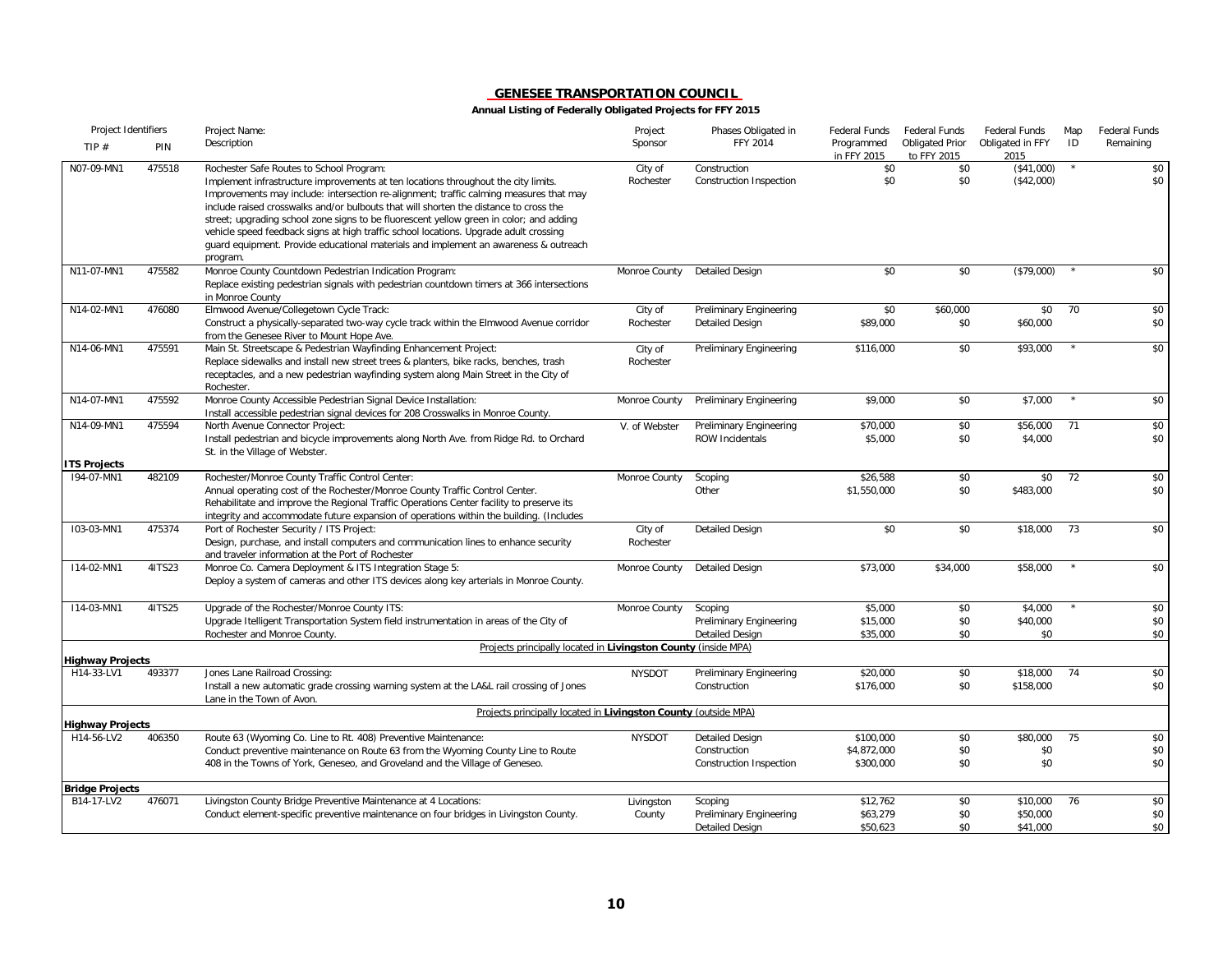| Project Identifiers                      |        | Project Name:                                                                                                   | Project               | Phases Obligated in                | <b>Federal Funds</b>      | <b>Federal Funds</b>                  | Federal Funds            | Map | Federal Funds |
|------------------------------------------|--------|-----------------------------------------------------------------------------------------------------------------|-----------------------|------------------------------------|---------------------------|---------------------------------------|--------------------------|-----|---------------|
| TIP $#$                                  | PIN    | Description                                                                                                     | Sponsor               | FFY 2014                           | Programmed<br>in FFY 2015 | <b>Obligated Prior</b><br>to FFY 2015 | Obligated in FFY<br>2015 | ID  | Remaining     |
| <b>Highway Projects</b>                  |        | Projects principally located in Livingston County (inside & outside MPA)                                        |                       |                                    |                           |                                       |                          |     |               |
| H11-19-LV3                               | 439056 | I-390 Culvert Lining/Repairs:<br>Add linings or repair culverts as appropriate under I-390 in Livingston County | <b>NYSDOT</b>         | Construction                       | \$0                       |                                       | (\$193,000)              |     | \$0           |
|                                          |        | Projects principally located in Ontario County (inside MPA)                                                     |                       |                                    |                           |                                       |                          |     |               |
| <b>Highway Projects</b><br>H14-18-ON1    | 476054 | County Road 42 Preventive Maintenance:                                                                          |                       |                                    | \$9,306                   | \$0                                   | \$7,000                  | 77  | \$0           |
|                                          |        | Conduct preventive maintenance activities on County Road 42 from Route 251 to Route                             | Ontario County        | Scoping<br>Preliminary Engineering | \$18,611                  | \$0                                   | \$15,000                 |     | \$0           |
|                                          |        | 96 in the Town of Victor.                                                                                       |                       | Detailed Design                    | \$18,611                  | \$0                                   | \$15,000                 |     | \$0           |
| H14-19-ON1                               | 476055 | County Road 9 Preventive Maintenance:                                                                           | <b>Ontario County</b> | Scoping                            | \$13,028                  | \$0                                   | \$10,000                 | 78  | \$0           |
|                                          |        | Conduct preventive maintenance activities on County Road 9 from the Victor Village Line                         |                       | Preliminary Engineering            | \$26,056                  | \$0                                   | \$20,000                 |     | \$0           |
|                                          |        | to the Monroe County Line in the Town of Victor.                                                                |                       | Detailed Design                    | \$26,056                  | \$0                                   | \$20,000                 |     | \$0           |
| H11-46-ON1                               | 475586 | CR 8 @ CR 41 & Shortsville Rd. Intersection Improvement:                                                        | <b>Ontario County</b> | Construction                       | \$1,733,611               | \$0                                   | \$1,617,000              | 79  | \$0           |
|                                          |        | Reconstruct the CR 8 @ CR 41 & Shortsville Rd. intersection in the Town of Farmington to                        |                       | Construction Inspection            | \$344,000                 | \$0                                   | \$134,000                |     | \$0           |
|                                          |        | reduce right-angle crashes.                                                                                     |                       |                                    |                           |                                       |                          |     |               |
| H14-60-ON1                               | 433207 | Route 332 and Route 5&20 Preventive Maintenance:                                                                | <b>NYSDOT</b>         | Preliminary Engineering            | \$75,000                  | \$0                                   | \$0                      | 80  | \$0           |
|                                          |        | Conduct preventive maintenance on Route 322 from the Thurway to Chapel St. in the                               |                       | <b>Detailed Design</b>             | \$125,000                 | \$0                                   | \$0                      |     | \$0           |
|                                          |        | Towns of Farmington and Canandaigua, and the City of Canandaigua and on Routes                                  |                       | Construction                       | \$6,075,000               | \$0                                   | \$4,915,000              |     | \$0           |
|                                          |        | 5&20 in the City of Canandaigua.                                                                                |                       | Construction Inspection            | \$607,500                 | \$0                                   | \$486,000                |     | \$0           |
| <b>Bridge Projects</b>                   |        |                                                                                                                 |                       |                                    |                           |                                       |                          |     |               |
| B07-22-ON1                               | 475514 | Ontario County 2012 Bridge Preventive Maintenance:                                                              | Ontario County        | Construction                       | \$0                       | \$0                                   | (\$51,000)               | 81  | \$0           |
|                                          |        | Conduct element-specific preventive maintenance on four bridges in Ontario County (see<br>Notes)                |                       |                                    |                           |                                       |                          |     |               |
| <b>Bicycle &amp; Pedestrian Projects</b> |        |                                                                                                                 |                       |                                    |                           |                                       |                          |     |               |
| N14-10-ON1                               | 475595 | Town of Victor Community Connectivity Project:                                                                  | T. of Victor          | <b>Preliminary Engineering</b>     | \$25,000                  | \$0                                   | \$20,000                 | 82  | \$0           |
|                                          |        | Install stone dust sidepath along Lane Road from Taylor Rise to Church St. and sidewalks                        |                       |                                    |                           |                                       |                          |     |               |
|                                          |        | along the east side of High St. from YMCA to the Village line in the Town of Victor.                            |                       |                                    |                           |                                       |                          |     |               |
|                                          |        |                                                                                                                 |                       |                                    |                           |                                       |                          |     |               |
| N14-11-ON1                               | 475596 | Auburn Trail Connector:                                                                                         | T. of                 | Preliminary Engineering            | \$142,210                 | \$0                                   | \$114,000                | 83  | \$0           |
|                                          |        | Install a shared-use path from County Road 41 to the Canandaigua-Farmington Town                                | Farmington            | ROW Incidentals                    | \$126,000                 | \$0                                   | \$102,000                |     | \$0           |
|                                          |        | Line Road in the Town of Farmington.                                                                            |                       |                                    |                           |                                       |                          |     |               |
| <b>Highway Projects</b>                  |        | Projects principally located in Ontario County (outside MPA)                                                    |                       |                                    |                           |                                       |                          |     |               |
| $97-1$                                   | 493244 | Main Street Railroad Crossing:                                                                                  | <b>NYSDOT</b>         | Other                              | \$0                       | \$0                                   | (\$163,000)              | 84  | \$0           |
|                                          |        | Reconstruct the Main Street (NYS Route 332) railroad crossing (FLRR) in the City of                             |                       |                                    |                           |                                       |                          |     |               |
|                                          |        | Canandaigua                                                                                                     |                       |                                    |                           |                                       |                          |     |               |
| H11-01-ON2                               | 400555 | Routes 5&20 in Geneva:                                                                                          | <b>NYSDOT</b>         | Preliminary Engineering            | \$0                       | \$0                                   | \$115,000                | 85  | \$0           |
|                                          |        | Rehabilitate Routes 5 & 20 in the Town and City of Geneva.                                                      |                       | Construction                       | \$0                       | \$2,665,000                           | \$0                      |     | \$0           |
|                                          |        |                                                                                                                 |                       | Construction Inspection            | \$0                       | \$266,000                             | \$0                      |     | \$0           |
| <b>Bridge Projects</b>                   |        |                                                                                                                 |                       |                                    |                           |                                       |                          |     |               |
| B99-33-ON2                               | 475287 | Ontario Central Railroad Bridge Removal:                                                                        | Ontario County        | Construction                       | \$0                       | \$2,070,000                           | \$1,000                  | 86  | \$0           |
|                                          |        | Remove the Ontario Central Railroad bridge over Route 21 in the Village of Manchester.                          |                       |                                    |                           |                                       |                          |     |               |
| B11-73-ON2                               | 400559 | Route 5 Bridge over NFSRR & FLRR:                                                                               | <b>NYSDOT</b>         | <b>Detailed Design</b>             | \$0                       |                                       | (\$237,000)              | 87  | \$0           |
|                                          |        | Rehabilitate the Route 5 Bridge over the Norfolk Soutern Railroad and the Finger Lakes                          |                       | Construction                       | \$1,056,125               | \$4,611,000                           | \$0                      |     | \$0           |
|                                          |        | Railroad in the Town and City of Geneva.                                                                        |                       | Construction Inspection            | \$0                       | \$522,000                             | \$0                      |     | \$0           |
| <b>Bridge Projects</b>                   |        | Projects principally located in Ontario County (inside & outside MPA)                                           |                       |                                    |                           |                                       |                          |     |               |
| B07-24-ON3                               | 475505 | Ontario County 2011 Bridge Preventive Maintenance:                                                              | Ontario County        | Construction                       | \$0                       | \$0                                   | (\$101,000)              | 88  | \$0           |
|                                          |        | Conduct element-specific preventive maintenance on five bridges in Ontario County (see                          |                       |                                    |                           |                                       |                          |     |               |
|                                          |        | Notes)                                                                                                          |                       |                                    |                           |                                       |                          |     |               |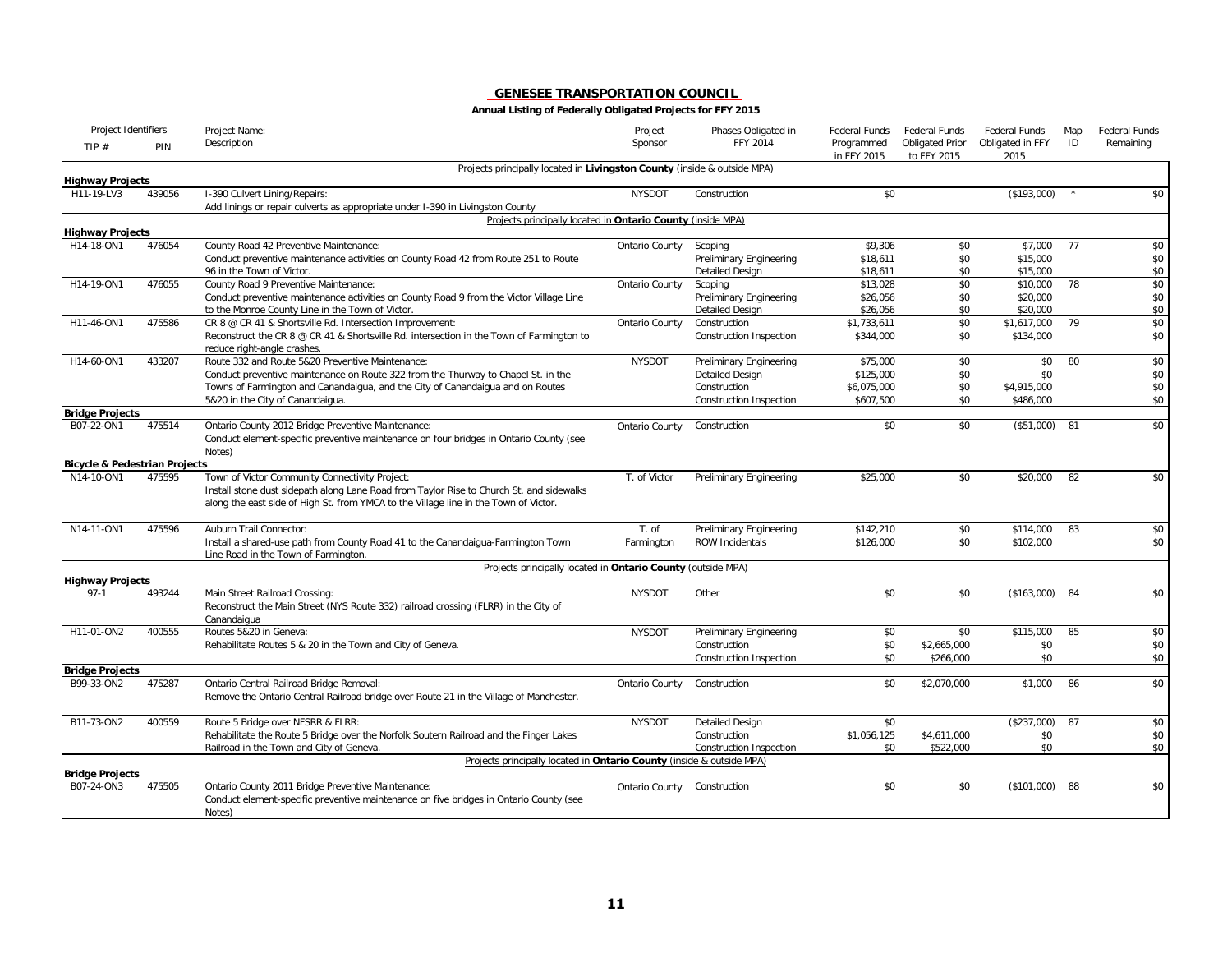| Project Identifiers                                    |        | Project Name:                                                                                                                                           | Project         | Phases Obligated in                    | Federal Funds             | <b>Federal Funds</b>                  | Federal Funds            | Map      | Federal Funds |
|--------------------------------------------------------|--------|---------------------------------------------------------------------------------------------------------------------------------------------------------|-----------------|----------------------------------------|---------------------------|---------------------------------------|--------------------------|----------|---------------|
| TIP#                                                   | PIN    | Description                                                                                                                                             | Sponsor         | FFY 2014                               | Programmed<br>in FFY 2015 | <b>Obligated Prior</b><br>to FFY 2015 | Obligated in FFY<br>2015 | ID       | Remaining     |
| B11-16-ON3                                             | 475527 | Ontario County 2013 Bridge Preventive Maintenance:<br>Conduct element-specific preventive maintenance on three bridges in Ontario County (see<br>Notes) | Ontario County  | <b>Detailed Design</b>                 | \$0                       | \$0                                   | (\$64,000)               | 89       | \$0           |
| B11-17-ON3                                             | 475528 | Ontario County 2014 Bridge Preventive Maintenance:                                                                                                      | Ontario County  | Scoping                                | \$0                       | \$0                                   | (\$5,000)                | 90       | \$0           |
|                                                        |        | Conduct element-specific preventive maintenance on five bridges in Ontario County.                                                                      |                 | Preliminary Engineering                | \$0                       | \$0                                   | (\$75,000)               |          | \$0           |
|                                                        |        |                                                                                                                                                         |                 | <b>Detailed Design</b>                 | \$0                       | \$0                                   | (\$50,000)               |          | \$0           |
|                                                        |        |                                                                                                                                                         |                 | Construction                           | \$0                       | \$577,000                             | \$0                      |          | \$0           |
|                                                        |        |                                                                                                                                                         |                 | Construction Inspection                | \$0                       | \$114,000                             | \$0                      |          | \$0           |
| <b>Bicycle &amp; Pedestrian Projects</b><br>N14-12-ON3 | 475597 | Lakeshore Drive & Moran Road Sidewalk Improvement Project:                                                                                              | Ontario County  | Scoping                                | \$10,000                  | \$0                                   | \$8,000                  | 91       | \$0           |
|                                                        |        | Install concrete sidewalks along Lakeshore Dr. from Rt. 364 to Rt. 5&20 and Moran Rd.                                                                   |                 | Preliminary Engineering                | \$35,000                  | \$0                                   | \$28,000                 |          | \$0           |
|                                                        |        | from Lakeshore Dr. to Rt. 5&20 in the Towns of Canandaigua and Hopewell.                                                                                |                 | ROW Incidentals                        | \$30,000                  | \$0                                   | \$24,000                 |          | \$0           |
|                                                        |        | Projects principally located in Wayne County (inside MPA)                                                                                               |                 |                                        |                           |                                       |                          |          |               |
| <b>Bridge Projects</b>                                 |        |                                                                                                                                                         |                 |                                        |                           |                                       |                          |          |               |
| B07-11-WA1                                             | 494099 | Canandaigua Road Bridge over the Erie Canal:                                                                                                            | <b>NYSDOT</b>   | Construction                           | \$4,843,170               | \$0<br>\$0                            | \$3,535,000<br>\$367,000 | 92       | \$0<br>\$0    |
|                                                        |        | Replace the Canandaigua Rd. bridge over the Erie Canal in the Town of Macedon.                                                                          |                 | Construction Inspection<br>Other       | \$581,180<br>\$0          | \$0                                   | \$10,000                 |          | \$0           |
|                                                        |        | Projects principally located in Wayne County (outside MPA)                                                                                              |                 |                                        |                           |                                       |                          |          |               |
| <b>Highway Projects</b>                                |        |                                                                                                                                                         |                 |                                        |                           |                                       |                          |          |               |
| H11-16-WA2<br>H11-22-WA2                               | 493359 | School Street Railroad Crossing (OMID RR)<br>Pulver Road Railroad Crossing:                                                                             | <b>NYSDOT</b>   | Construction<br>Construction           | \$0<br>\$0                | \$0<br>\$0                            | \$37,000<br>\$34,000     | 93<br>94 | \$0<br>\$0    |
|                                                        | 493361 | Upgrade the warning devices at the Pulver Road railroad crossing in the Town of Arcadia                                                                 | <b>NYSDOT</b>   |                                        |                           |                                       |                          |          |               |
| H14-02-WA2                                             | 410452 | Rt. 104 Intersection Improvements at Rt 104A and Rt 414:                                                                                                | <b>NYSDOT</b>   | Scoping                                | \$0                       | \$45,000                              | (\$45,000)               | 95       | \$0           |
|                                                        |        | Reconstruct the intersections of Rt. 104 @ Rt. 104A in the Town of Wolcott and Rt. 104                                                                  |                 | Preliminary Engineering                | \$0                       | \$135,000                             | (\$135,000)              |          | \$0           |
|                                                        |        | @ Rt. 414 in the Town of Huron to reduce right-angle crashes. Installation of four-way<br>signals will also be considered.                              |                 |                                        |                           |                                       |                          |          |               |
| H14-34-WA2                                             | 493341 | Hiedenrich Road Railroad Crossing:                                                                                                                      | <b>NYSDOT</b>   | Preliminary Engineering                | \$21,000                  | \$0                                   | \$19,000                 | 96       | \$0           |
|                                                        |        | Install a new automatic grade crossing warning system at the OMID rail crossing of<br>Hiedenrich Road in the Town of Arcadia.                           |                 | Construction                           | \$185,000                 | \$0                                   | \$167,000                |          | \$0           |
| <b>Bridge Projects</b>                                 |        |                                                                                                                                                         |                 |                                        |                           |                                       |                          |          |               |
| B14-06-WA2                                             | 476061 | Tellier Road over Ganargua Creek Bridge Minor Rehabilitation:                                                                                           | Wayne County    | Scoping                                | \$0                       | \$7,000                               | \$0                      | 97       | \$0           |
|                                                        |        | Rehabilitate the Telllier Road bridge over Ganargua Creek in the Town of Palmyra.                                                                       |                 | Preliminary Engineering                | \$0<br>\$0                | \$39,000                              | \$0                      |          | \$0           |
|                                                        |        |                                                                                                                                                         |                 | <b>Detailed Design</b><br>Construction | \$549,725                 | \$25,000<br>\$0                       | \$0<br>\$288,000         |          | \$0<br>\$0    |
|                                                        |        |                                                                                                                                                         |                 | Construction Inspection                | \$123,748                 | \$0                                   | \$250,000                |          | \$0           |
| B14-10-WA2                                             | 476064 | Eades Road Bridge over Red Creek Minor Rehabilitation:                                                                                                  | Town of         | Scoping                                | \$2,127                   | \$0                                   | \$2,000                  | 98       | \$0           |
|                                                        |        | Rehabilitate the Eades Road bridge over Red Creek in the Town of Wolcott.                                                                               | Wolcott         | Preliminary Engineering                | \$42,540                  | \$0                                   | \$34,000                 |          | \$0           |
|                                                        |        |                                                                                                                                                         |                 | <b>Detailed Design</b>                 | \$26,588                  | \$0                                   | \$22,000                 |          | \$0           |
|                                                        |        | Projects principally located in Genesee County (outside MPA)                                                                                            |                 |                                        |                           |                                       |                          |          |               |
| <b>Highway Projects</b><br>H05-13-GN2                  | 407706 | Route 77 Rehabilitation, Route 20 to the Thruway:                                                                                                       | <b>NYSDOT</b>   | <b>Detailed Design</b>                 | \$0                       | \$113,000                             | (\$113,000)              | 99       | \$0           |
|                                                        |        | Rehabilitate NYS Route 77 from NYS Route 20 to the NYS Thruway (I-90) in the Towns of                                                                   |                 |                                        |                           |                                       |                          |          |               |
|                                                        |        | Darien and Pembroke and the Village of Corfu.                                                                                                           |                 |                                        |                           |                                       |                          |          |               |
| H07-37-GN2                                             | 475436 | Summit Street Reconstruction:                                                                                                                           | City of Batavia | <b>Detailed Design</b>                 | \$94,578                  | \$0                                   | \$76,000                 | 100      | \$0           |
|                                                        |        | Reconstruct Summit St. from E. Main St. (NYS Route 5) to North St. in the City of Batavia.                                                              |                 |                                        |                           |                                       |                          |          |               |
| <b>Bridge Projects</b>                                 |        |                                                                                                                                                         |                 |                                        |                           |                                       |                          |          |               |
| B14-08-GN2                                             | 476062 | River Street over Tonawanda Creek Minor Rehabilitation:                                                                                                 | Genesee         | Scoping                                | \$32,486                  | \$0                                   | \$26,000                 | 101      | \$0           |
|                                                        |        | Rehabilitate the River Street bridge over Tonawanda Creek in the City of Batavia.                                                                       | County          | Preliminary Engineering                | \$178,676                 | \$0                                   | \$143,000                |          | \$0           |
|                                                        |        |                                                                                                                                                         |                 | <b>Detailed Design</b>                 | \$113,703                 | \$0                                   | \$91,000                 |          | \$0           |
|                                                        |        |                                                                                                                                                         |                 | <b>ROW Incidentals</b>                 | \$8,121                   | \$0                                   | \$6,000                  |          | \$0           |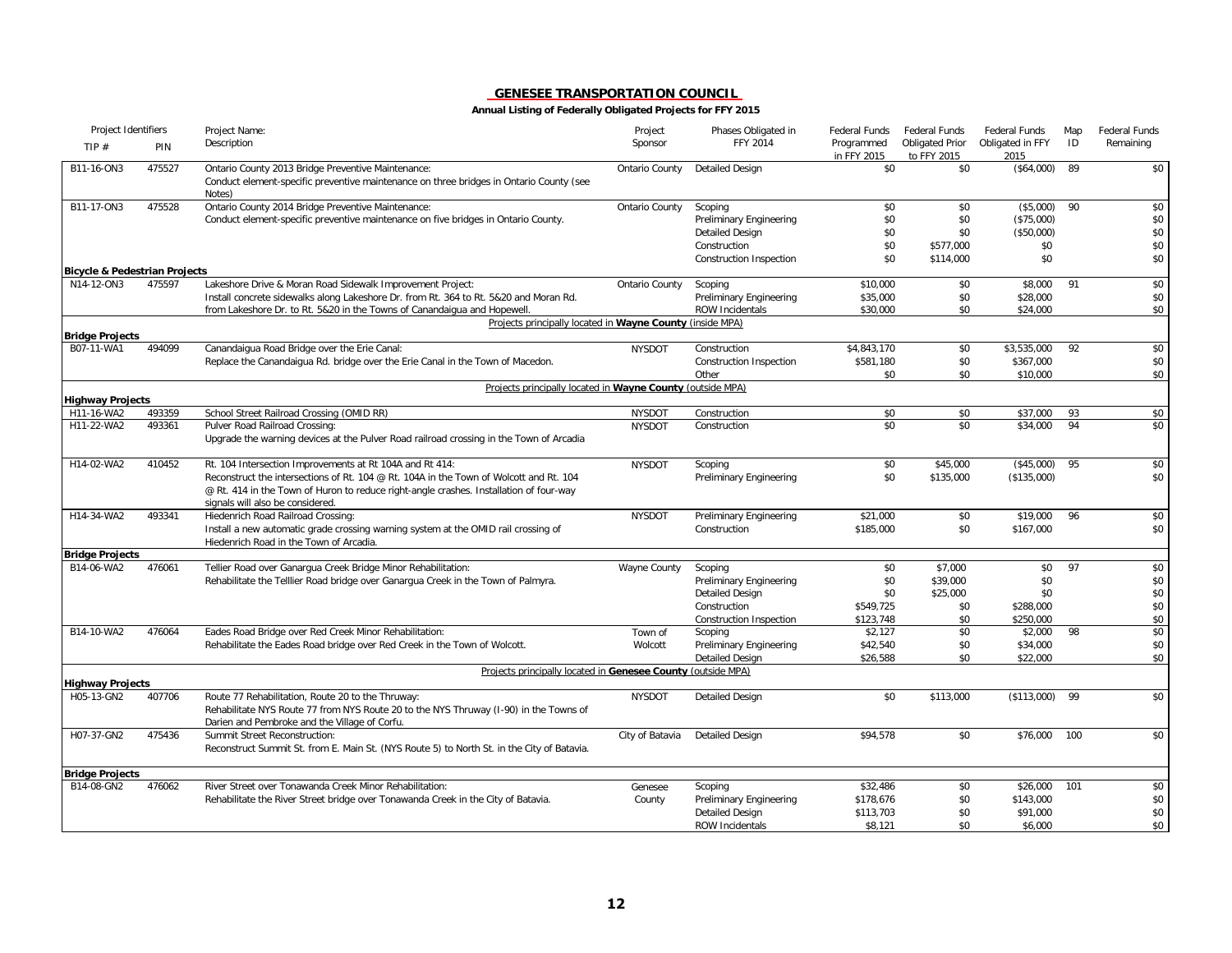| Project Identifiers                      |        | Project Name:                                                                                                                                                                                                                         | Project                   | Phases Obligated in                                                                                             | Federal Funds                                          | Federal Funds                                                | <b>Federal Funds</b>                                  | Map | <b>Federal Funds</b>            |
|------------------------------------------|--------|---------------------------------------------------------------------------------------------------------------------------------------------------------------------------------------------------------------------------------------|---------------------------|-----------------------------------------------------------------------------------------------------------------|--------------------------------------------------------|--------------------------------------------------------------|-------------------------------------------------------|-----|---------------------------------|
| TIP $#$                                  | PIN    | Description                                                                                                                                                                                                                           | Sponsor                   | <b>FFY 2014</b>                                                                                                 | Programmed<br>in FFY 2015                              | <b>Obligated Prior</b><br>to FFY 2015                        | Obligated in FFY<br>2015                              | ID  | Remaining                       |
| <b>Bicycle &amp; Pedestrian Projects</b> |        |                                                                                                                                                                                                                                       |                           |                                                                                                                 |                                                        |                                                              |                                                       |     |                                 |
| N14-05-GN2                               | 476079 | <b>Ellicott Trail:</b><br>Construct a trail including on and off-road segments between Pearl Street in the City of<br>Batavia and Seven Springs Road in the Town of Batavia.                                                          | T. of Batavia             | Preliminary Engineering<br><b>Detailed Design</b>                                                               | \$0<br>\$102,000                                       | \$0<br>\$0                                                   | \$82,000<br>\$0                                       |     | \$0<br>\$0                      |
| N14-08-GN2                               | 475593 | City of Batavia Healthy Schools Corridor:<br>Replace sidewalks along Summit St., Liberty St. and Washington Ave. in the City of<br>Batavia.                                                                                           | City of Batavia           | Preliminary Engineering                                                                                         | \$72,000                                               | \$0                                                          | \$58,000                                              |     | \$0                             |
|                                          |        | Projects principally located in Orleans County (outside MPA)                                                                                                                                                                          |                           |                                                                                                                 |                                                        |                                                              |                                                       |     |                                 |
| <b>Highway Projects</b><br>H07-42-OR2    | 475485 | <b>Bates Road Reconstruction:</b>                                                                                                                                                                                                     |                           |                                                                                                                 | \$0                                                    | \$0                                                          | (\$113,000)                                           | 102 | \$0                             |
|                                          |        | Reconstruct Bates Rd. from NYS Route 31A (Maple Ridge Rd.) to NYS Route 31 in the<br>Village of Medina and the Towns of Shelby and Ridgeway.                                                                                          | Orleans Co.<br><b>EDA</b> | Construction<br>Construction Inspection                                                                         | \$0                                                    | \$18,000                                                     | \$0                                                   |     | \$0                             |
| H14-35-OR2                               | 493371 | Dresser/Snell Road Railroad Crossing:<br>Install a new automatic grade crossing warning system at the FRR Mainline rail crossing<br>of Dresser/Snell Road in the Town of Ridgeway.                                                    | <b>NYSDOT</b>             | Preliminary Engineering<br>Construction                                                                         | \$19,000<br>\$167,000                                  | \$0<br>\$0                                                   | \$17,000<br>\$150,000                                 | 103 | \$0<br>\$0                      |
| <b>Bridge Projects</b>                   |        |                                                                                                                                                                                                                                       |                           |                                                                                                                 |                                                        |                                                              |                                                       |     |                                 |
| B11-13-OR2                               | 475285 | Clarendon Street Bridge over Falls Road Railroad:<br>Remove the Clarendon Street Bridge over Falls Road Railroad in the Village of Albion.                                                                                            | Village of<br>Albion      | Detailed Design<br><b>ROW Incidentals</b><br><b>ROW Acquistion</b><br>Construction<br>Construction Inspection   | \$0<br>\$0<br>\$0<br>\$0<br>\$0                        | \$220,000<br>(\$25,000)<br>\$34,000<br>\$560,000<br>\$88,000 | \$0<br>\$0<br>\$0<br>(\$206,000)<br>\$47,000          | 104 | \$0<br>\$0<br>\$0<br>\$0<br>\$0 |
|                                          |        | Projects principally located in Wyoming County (outside MPA)                                                                                                                                                                          |                           |                                                                                                                 |                                                        |                                                              |                                                       |     |                                 |
| <b>Highway Projects</b>                  |        |                                                                                                                                                                                                                                       |                           |                                                                                                                 |                                                        |                                                              |                                                       |     |                                 |
| H11-20-WY2                               | 475572 | High Risk Rural Road Improvement in Wyoming County:<br>Recon. of intersection of Dale, W. Middlebury & Capwell Roads in the T. of Middlebury<br>and improvements to the intersection of Curries Rd. @ Genesee Rd. in the T. of Arcade | Wyoming<br>County         | <b>ROW Incidentals</b><br><b>ROW Acquistion</b>                                                                 | \$0<br>\$0                                             | \$0<br>\$0                                                   | \$21.000<br>\$80,000                                  | 105 | \$0<br>\$0                      |
| <b>Bridge Projects</b>                   |        |                                                                                                                                                                                                                                       |                           |                                                                                                                 |                                                        |                                                              |                                                       |     |                                 |
| B01-41-WY2                               | 475323 | Snyder Road Bridge:<br>Replace the Snyder Road bridge over Stoney Brook in the Town of Orangeville                                                                                                                                    | Wyoming<br>County         | <b>ROW Acquistion</b><br>Construction                                                                           | \$0<br>\$0                                             | \$0<br>\$0                                                   | $($1,000)$ 106<br>(\$111,000)                         |     | \$0<br>\$0                      |
| B14-19-WY2                               | 476075 | County Route 53 (Starr Road) over Kelly Brook Bridge Replacement:<br>Replace the County Route 53 (Starr Rd.) bridge over Kelly Brook in the Town of<br>Covington.                                                                     | Wyoming<br>County         | Scoping<br>Preliminary Engineering<br><b>Detailed Design</b><br><b>ROW Incidentals</b><br><b>ROW Acquistion</b> | \$6,505<br>\$97,565<br>\$65,044<br>\$6,505<br>\$13,009 | \$0<br>\$0<br>\$0<br>\$0<br>\$0                              | \$6,000<br>\$78,000<br>\$52,000<br>\$6.000<br>\$4,000 | 107 | \$0<br>\$0<br>\$0<br>\$0<br>\$0 |
| <b>Bicycle &amp; Pedestrian Projects</b> |        |                                                                                                                                                                                                                                       |                           |                                                                                                                 |                                                        |                                                              |                                                       |     |                                 |
| N14-04-WY2                               | 476078 | Downtown Perry Streetscape:<br>Install bump outs, bike lanes, enhanced crosswalks, raised medians, pedestrian scale<br>lighting, and street furniture as well as widened sidewalks, on Main Street in the Village<br>of Perry.        | Village of Perry          | Preliminary Engineering<br><b>Detailed Design</b>                                                               | \$0<br>\$128,000                                       | \$69,000<br>\$0                                              | \$0<br>\$81,000                                       |     | \$0<br>\$0                      |
|                                          |        | Projects principally located Regionwide (inside and/or outside MPA)                                                                                                                                                                   |                           |                                                                                                                 |                                                        |                                                              |                                                       |     |                                 |
| <b>Highway Projects</b>                  |        |                                                                                                                                                                                                                                       |                           |                                                                                                                 |                                                        |                                                              |                                                       |     |                                 |
| H14-32-R43                               | 4T5115 | 2015 Centerline Audible Roadway Delineator:<br>Install centerline audible roadway delineators at select locations throughout the region to<br>reduce head-on and run-off crashes                                                      | <b>NYSDOT</b>             | Detailed Design<br>Construction<br><b>Construction Inspection</b>                                               | \$0<br>\$0<br>\$0                                      | \$77,000<br>\$0<br>\$0                                       | (\$76,000)<br>\$995,000<br>\$119,000                  |     | \$0<br>\$0<br>\$0               |
| H14-59-R43                               | 4T3515 | Pavement Markings for 2015 (Eastside):<br>Install high-visibility pavement markings in Ontario and Wayne counties. Install centerline<br>audible roadway delineators at select locations to reduce head-on and run-off crashes.       | <b>NYSDOT</b>             | Construction<br>Construction Inspection                                                                         | \$1,740,000<br>\$188,000                               | \$0<br>\$0                                                   | \$198,000<br>\$24,000                                 |     | \$0<br>\$0                      |
| <b>Bridge Projects</b>                   |        |                                                                                                                                                                                                                                       |                           |                                                                                                                 |                                                        |                                                              |                                                       |     |                                 |
| B93-52-R43                               | 4B1002 | Local Bridge Inspection:<br>Inspect local bridges in various locations.                                                                                                                                                               | <b>NYSDOT</b>             | Preliminary Engineering                                                                                         | \$0                                                    | \$0                                                          | (\$768,000)                                           |     | \$0                             |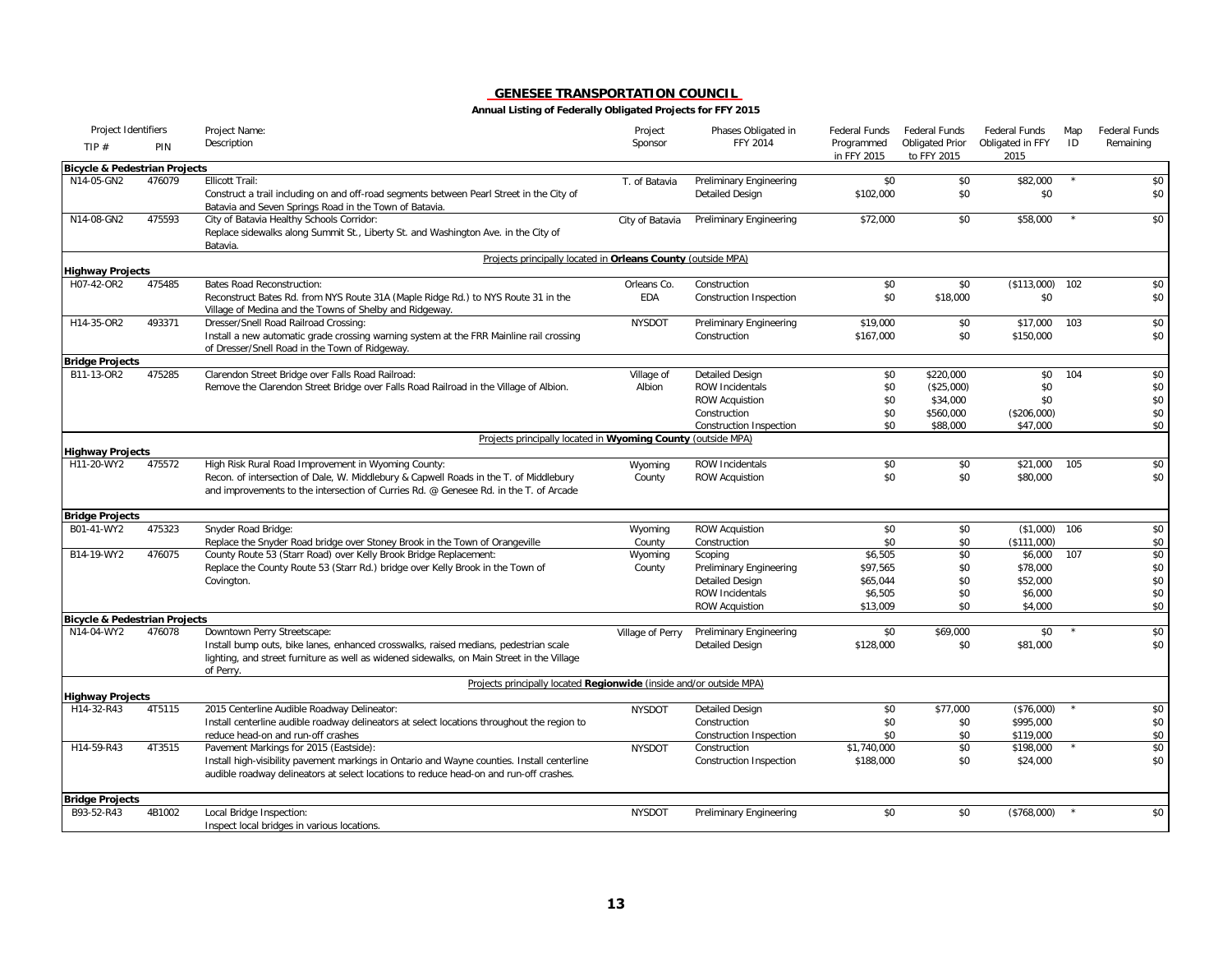| Project Identifiers                      |        | Project Name:                                                                             | Project       | Phases Obligated in     | <b>Federal Funds</b>      | <b>Federal Funds</b>                  | Federal Funds            | Map     | <b>Federal Funds</b> |
|------------------------------------------|--------|-------------------------------------------------------------------------------------------|---------------|-------------------------|---------------------------|---------------------------------------|--------------------------|---------|----------------------|
| TIP $#$                                  | PIN    | Description                                                                               | Sponsor       | <b>FFY 2014</b>         | Programmed<br>in FFY 2015 | <b>Obligated Prior</b><br>to FFY 2015 | Obligated in FFY<br>2015 | ID      | Remaining            |
| B11-55-R43                               | 480614 | NYSDOT Bridge Substructure Repairs:                                                       | <b>NYSDOT</b> | Construction            | \$0                       | \$0                                   | \$1,280,000              | 108     | \$0                  |
|                                          |        | Conduct element-specific preventive maintenance on nine bridges in Monroe and Orleans     |               |                         |                           |                                       |                          |         |                      |
|                                          |        | counties.                                                                                 |               |                         |                           |                                       |                          |         |                      |
| B14-21-R43                               | 4B1402 | Local Bridge Inspection (2014 & 2015):                                                    | <b>NYSDOT</b> | Preliminary Engineering | \$0                       | \$3,080,000                           | \$123,000                |         | \$0                  |
|                                          |        | Inspect local bridges in various locations                                                |               |                         |                           |                                       |                          |         |                      |
| B14-23-R43                               | 4B1501 | State Bridge Inspection (2015):                                                           | <b>NYSDOT</b> | Preliminary Engineering | \$0                       | \$0                                   | \$2,265,000              | $\star$ | \$0                  |
|                                          |        | Inspect State bridges in various locations                                                |               |                         |                           |                                       |                          |         |                      |
| <b>ITS Projects</b>                      |        |                                                                                           |               |                         |                           |                                       |                          |         |                      |
| O98-05-R43                               | 4ITV05 | ITS Operations:                                                                           | <b>NYSDOT</b> | Construction            | \$430,000                 | \$0                                   | \$369,000                |         | \$0                  |
|                                          | 41TV12 | Annual NYSDOT Intelligent Transportation Systems operations costs.                        |               | Construction Inspection | \$43,000                  | \$0                                   | \$34,000                 |         | \$0                  |
|                                          |        |                                                                                           |               | Other                   | \$887,000                 | \$1,232,000                           | \$261,000                |         | \$0                  |
| I07-02-R43                               | 4ITS14 | Regional Traffic Operations Center Operations Staffing:                                   | <b>NYSDOT</b> | Other                   | \$0                       | \$129,000                             | \$582,000                |         | \$0                  |
|                                          |        | Increase supplemental staffing to allow NYSDOT to operate the Regional Traffic            |               |                         |                           |                                       |                          |         |                      |
|                                          |        | Operations Center with ATMS Operators 24 hours per day.                                   |               |                         |                           |                                       |                          |         |                      |
| <b>Bicycle &amp; Pedestrian Projects</b> |        |                                                                                           |               |                         |                           |                                       |                          |         |                      |
| N11-08-R43                               | 4T3623 | NYSDOT Pedestrian Countdown Timer Installation:                                           | <b>NYSDOT</b> | Construction            | \$0                       | $-$ \$388,000                         | \$300,000                |         | \$0                  |
|                                          |        | Replace existing pedestrian signals with pedestrian countdown timers at multiple          |               | Construction Inspection | \$0                       | $-$159,000$                           | \$0                      |         | \$0                  |
|                                          |        | intersections throughout the region                                                       |               |                         |                           |                                       |                          |         |                      |
| <b>Rail Projects</b>                     |        |                                                                                           |               |                         |                           |                                       |                          |         |                      |
| R14-02-R41                               | 493390 | LA&L RR Crossing Improvements - Monroe and Livingston Counties:                           | <b>NYSDOT</b> | Construction            | \$0                       | \$0                                   | \$4,000                  |         | \$0                  |
|                                          |        | Upgrade railroad crossing warning devices along the Livonia, Avon & Lakeville Railroad in |               |                         |                           |                                       |                          |         |                      |
|                                          |        | Monroe and Livingston counties.                                                           |               |                         |                           |                                       |                          |         |                      |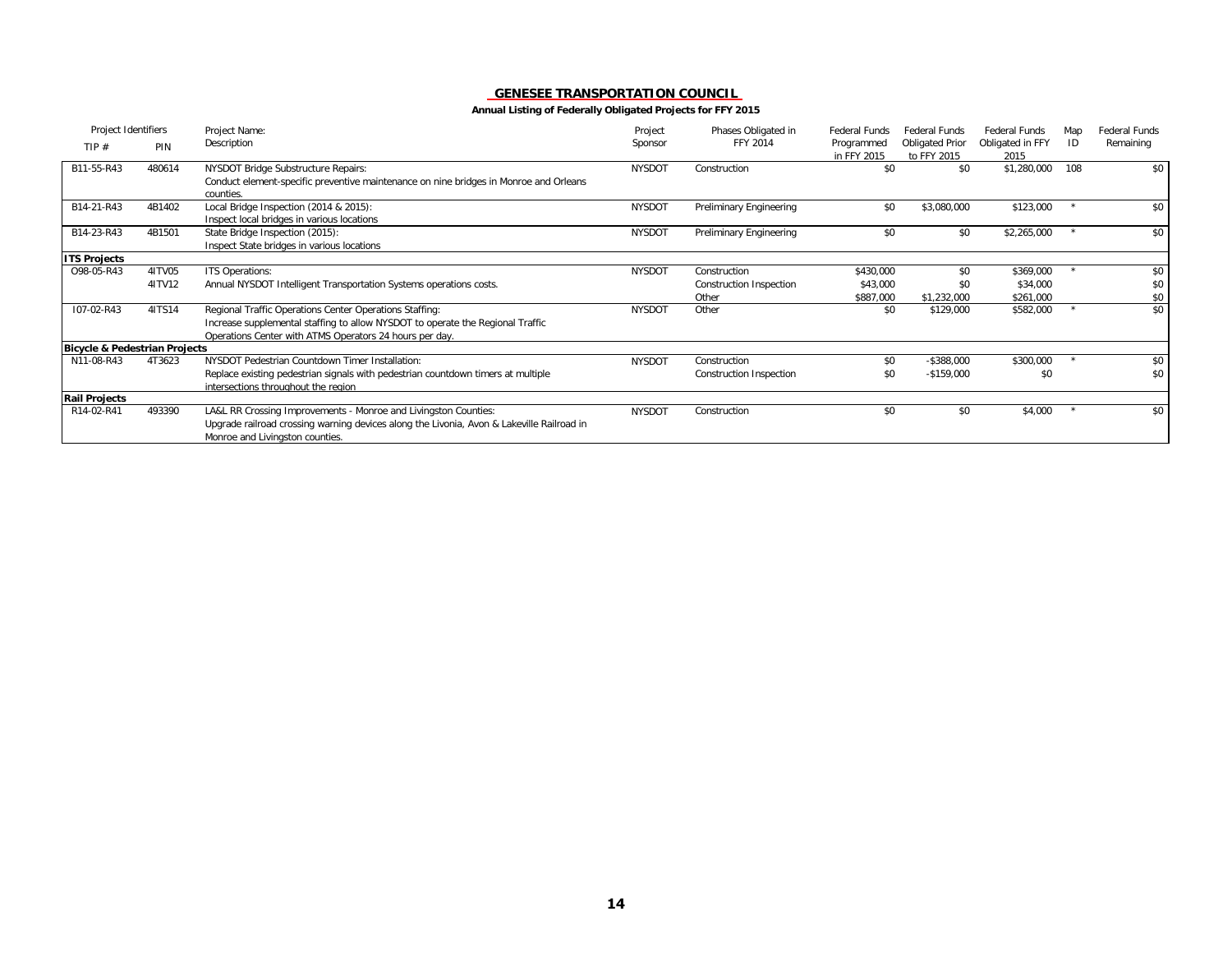